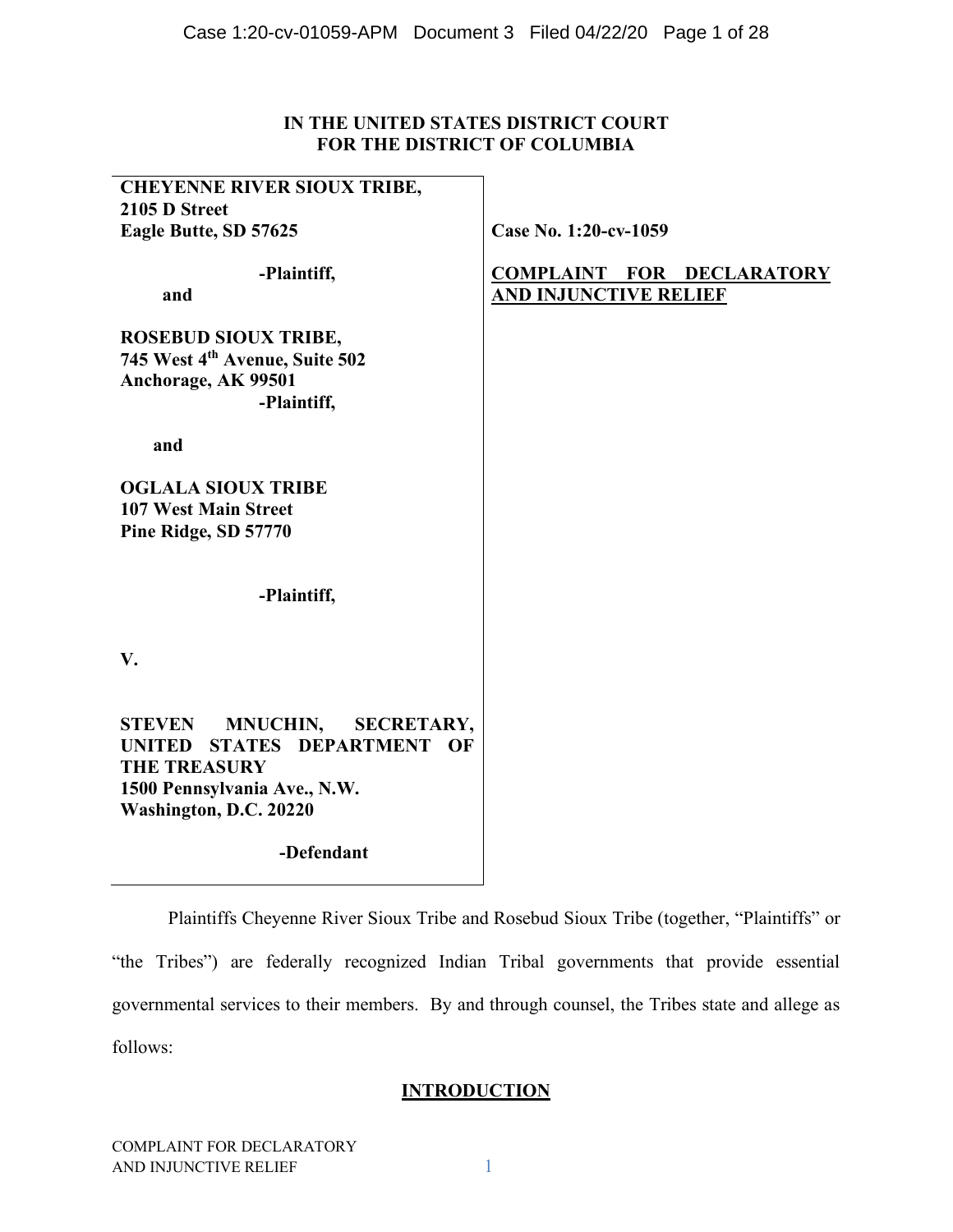#### Case 1:20-cv-01059-APM Document 3 Filed 04/22/20 Page 2 of 28

Congress enacted the Coronavirus Aid, Relief, and Economic Security Act

**1.** ("CARES Act"), H.R. 748, 116th Cong. (2020), to respond to the devastating impacts of the COVID-19 pandemic. President Trump signed the CARES Act into law on March 27, 2020. Title V of the CARES Act, Section 5001, amends the Social Security Act by creating the Coronavirus Relief Fund ("Section 601") and appropriating \$150,000,000,000 for the fiscal year 2020 for "payments to States, Tribal governments, and units of local government." H.R. 748 at §  $601(a)(1)$ . Title V mandates that the Secretary of the United States Department of the Treasury "shall reserve . . . \$8,000,000,000 of such amount for making payments to Tribal governments." Section  $601(a)(2)(B)$ .

**2.** There are 574 federally recognized tribal governments that maintain a government-togovernment relationship with the United States, including the Cheyenne River Sioux Tribe and the Rosebud Sioux Tribe. *See* Indian Entities Recognized by and Eligible to Receive Services From the United States Bureau of Indian Affairs. 85 Fed. Reg. 5462 (Jan. 30, 2020). Defendant Steven Mnuchin, Secretary of the U.S. Department of the Treasury ("Defendant" or "Secretary") threatens to defy Congress's mandate by diverting Title V relief funds away from these sovereign tribal governments to more than 230 for-profit Alaska Native Claims Settlement Act ("ANCSA") corporations ("ANC") incorporated under the laws of the state of Alaska. ANCs are "statechartered and state-regulated private business corporations," *Alaska v. Native Village of Venetie Tribal Government*, 522 U.S. 520, 534 (1998), which conduct business worldwide through dozens of subsidiaries, are not "Tribal governments" eligible to receive Title V funds under the plain language of the CARES Act.

**3.** The Secretary's designation and treatment of these private corporations as Tribal governments reduces the funds available for allocation and distribution to the Plaintiff Tribes and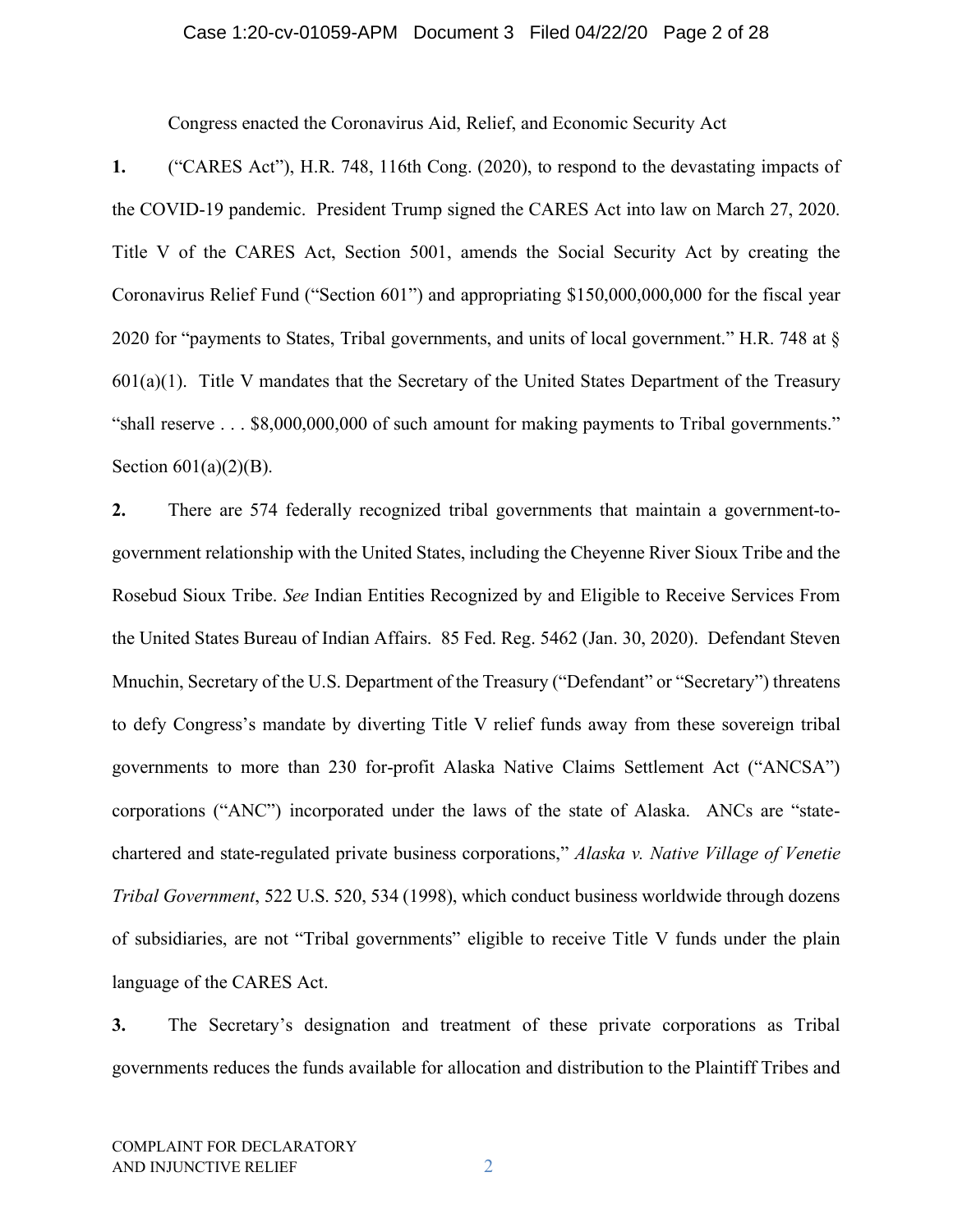#### Case 1:20-cv-01059-APM Document 3 Filed 04/22/20 Page 3 of 28

other federally recognized Tribal governments, who are in dire need of the funds to support the necessary and increased government expenditures caused by the COVID-19 pandemic. The Secretary is required to disburse all \$8 billion by April 26, 2020. Therefore, the Tribes' injuries are imminent. The Tribes accordingly request that the Court preliminarily and permanently enjoin Defendant to allocate and disburse all \$8billion reserved by Congress to federally recognized Tribal governments, exclusive of ANCs, according to a reasonable formula consistent with the CARES Act.

#### **JURISDICTION AND VENUE**

**4.** This Court has jurisdiction over this action pursuant to 28 U.S.C. §§ 1331 and 1362. The Cheyenne River Sioux Tribe and the Rosebud Sioux Tribe maintain government-to-government relations with the United States and have governing bodies duly recognized by the Secretary of the U.S. Department of the Interior. The Tribes assert claims under the Constitution and laws of the United States, including the Administrative Procedures Act, 5 U.S.C. §§ 701-706. The allegations of the Complaint give rise to an actual controversy within the meaning of 28 U.S.C. § 2201.

**5.** The venue is proper in this District pursuant to 28 U.S.C. § 1391(e) as the Defendant, the Secretary of the U.S. Department of the Treasury, is an officer of the United States, and as a substantial part of the actions or omissions giving rise to the claims occurred in this District, a substantial part of the property that is the subject of the action is situated in this District, and Defendant maintains his principal place of business in this District.

#### **PLAINTIFFS**

**6.** Plaintiff Cheyenne River Sioux Tribe is a federally recognized Indian tribal government whose governing body is recognized by the Secretary of the Interior. *See* 85 Fed. Reg. at 5,463.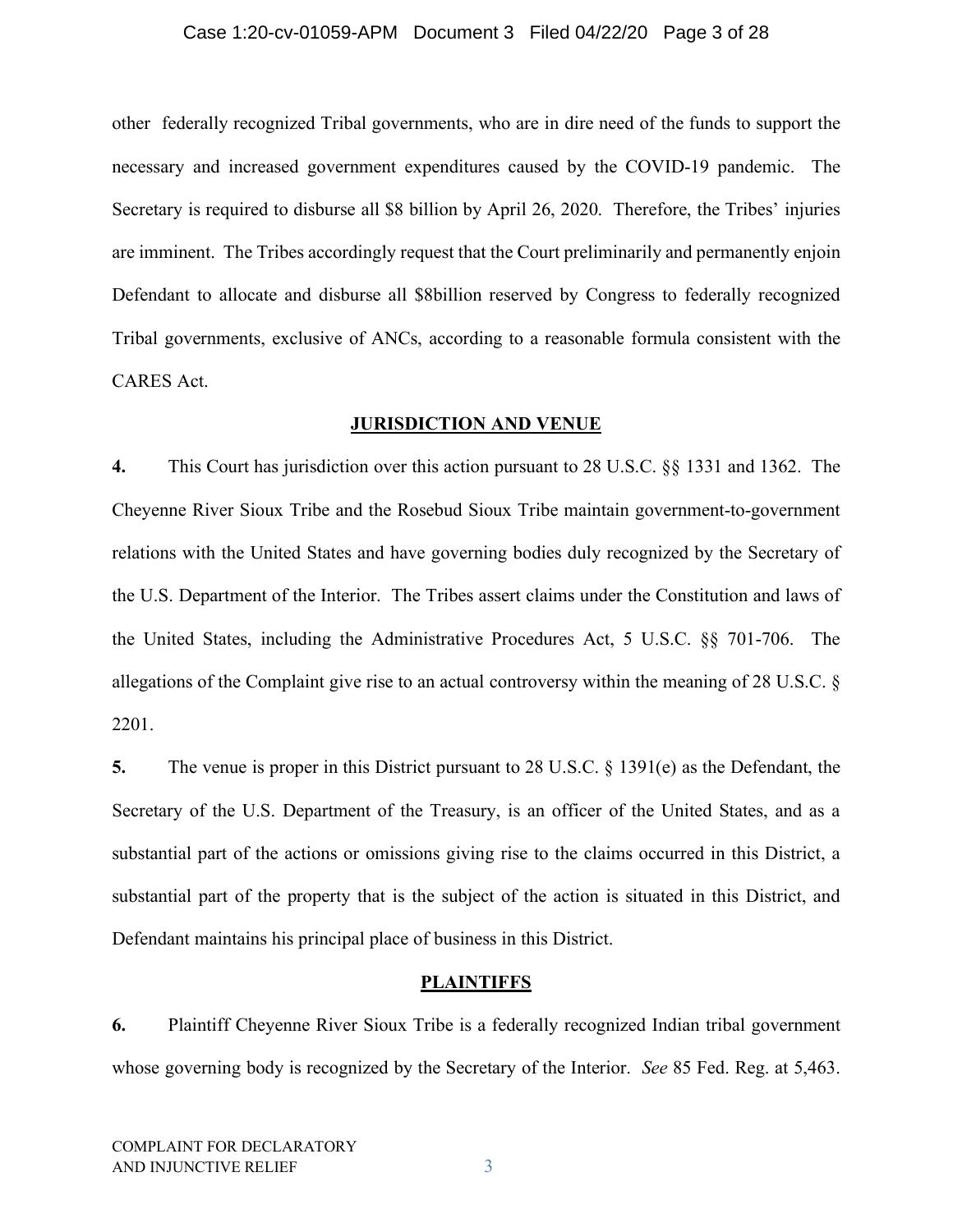#### Case 1:20-cv-01059-APM Document 3 Filed 04/22/20 Page 4 of 28

The Cheyenne River Sioux Tribe is responsible for the health, safety, and welfare of its members. The Cheyenne River Sioux Tribe is comprised of four of the seven bands of the Lakota: *Itazipco*  (Sans Arc), *Mnicojou* (Planters by the Water), *Oohenumpa* (Two Kettle), and *Siha Sapa*  (Blackfoot). The Cheyenne River Sioux Tribe exercises powers of self-governance and jurisdiction over the Cheyenne River Sioux Reservation, which the Tribe reserved to itself in the Treaty of Fort Laramie with the Sioux, Etc., Sept. 17, 1851, art. 5, 11 Stat. 749 ("1851 Fort Laramie Treaty") and the Treaty with the Sioux – Brule, Oglala, Mniconjou, Yanktonai, Hunkpapa, Blackfeet, Cuthead, Two Kettle, Sans Arc, and Santee – and Arapahoe, April 29, 1868, 15 Stat. 635 ("1868 Fort Laramie Treaty"), and as set forth in the Act of March 2, 1889, 25 Stat. 888. The Cheyenne River Sioux Tribe brings this action on its own behalf and the behalf of its members.

**7.** Plaintiff Rosebud Sioux Tribe is a federally recognized Indian tribal government whose governing body is recognized by the Secretary of the U.S. Department of the Interior. *See* 85 Fed. Reg. at 5,465. The Rosebud Sioux Tribe is responsible for the health, safety, and welfare of its members. Also known as the Sicangu Oyate, the Rosebud Sioux Tribe is a branch of the Lakota people and is part of the Oceti Sakowin (Sioux Nation). The Oceti Sakowin consists of the Seven Council Fires: the Thítȟuŋwaŋ (Teton or Lakota), Bdewákaŋthuŋwaŋ (Mdewakanton), Waȟpéthuŋwaŋ (Wahpeton), Waȟpékhute (Wahpekute), Sisíthuŋwaŋ (Sisseton), Iháŋkthuŋwaŋ (Yankton), and Iháŋkthuŋwaŋna (Yanktonai). The Rosebud Sioux Tribe exercises powers of selfgovernance and jurisdiction over the Rosebud Indian Reservation in South Dakota. It is also a signatory to the 1851 and 1868 Fort Laramie Treaties. The Rosebud Sioux Tribe brings this action on its own behalf and the behalf of its members.

**8.** Plaintiff Oglala Sioux Tribe is a federally recognized Indian tribal government whose governing body is recognized by the Secretary of the U.S. Department of the Interior. *See* 85 Fed.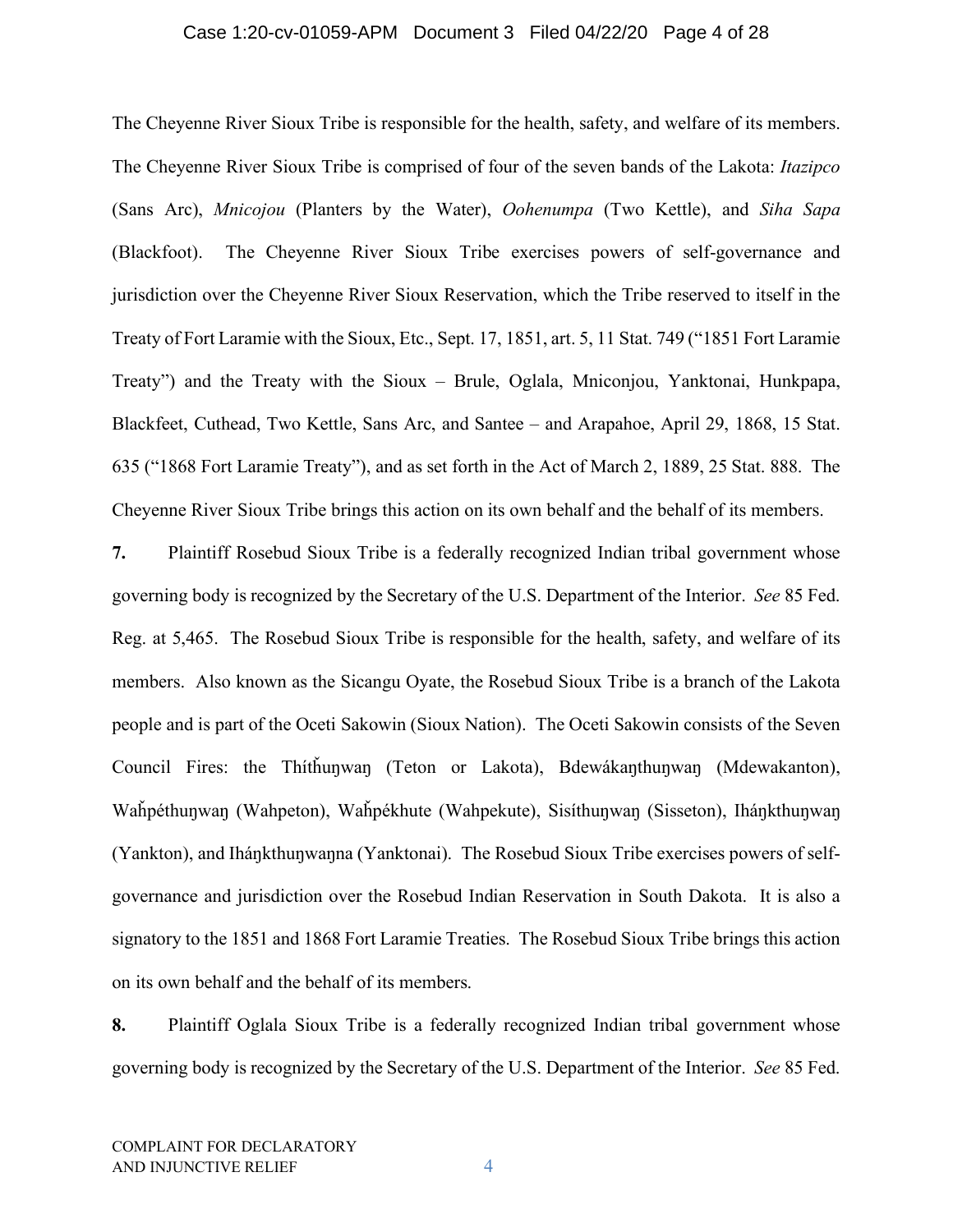#### Case 1:20-cv-01059-APM Document 3 Filed 04/22/20 Page 5 of 28

Reg. at 5,465. The Oglala Sioux Tribe is responsible for the health, safety, and welfare of its members. Also known as the Oglala Oyate, the Oglala Sioux Tribe is a branch of the Lakota people and is part of the Oceti Sakowin (Sioux Nation). The Oceti Sakowin consists of the Seven Council Fires: the Thítȟuŋwaŋ (Teton or Lakota), Bdewákaŋthuŋwaŋ (Mdewakanton), Waȟpéthuŋwaŋ (Wahpeton), Waȟpékhute (Wahpekute), Sisíthuŋwaŋ (Sisseton), Iháŋkthuŋwaŋ (Yankton), and Iháŋkthuŋwaŋna (Yanktonai). The Oglala (Scatters His Own) are one of the Lakota bands. The Oglala Sioux Tribe exercises powers of self-governance and jurisdiction over the Pine Ridge Indian Reservation in South Dakota. It is also a signatory to the 1851 and 1868 Fort Laramie Treaties. The Pine Ridge Sioux Tribe brings this action on its own behalf and the behalf of its members.

#### **DEFENDANT**

**9.** Defendant Steven Mnuchin, the Secretary of the U.S. Department of the Treasury ("Treasury"), is charged by Congress with allocating and distributing relief funds to Tribal governments under Title V of the CARES Act and is sued in his official capacity. The Defendant's actions violate the plain language of the Act and threaten the Tribes with imminent irreparable injury, as set forth below.

#### **THE CORONAVIRUS AND COVID-19 PANDEMIC**

**10.** In December 2019, a new coronavirus known as SARS-CoV-2 was detected in Wuhan, Hubei Province, People's Republic of China, causing outbreaks of the Novel Coronavirus strain COVID-19. On March 11, 2020, the World Health Organization declared that the COVID-19 outbreak can be characterized as a pandemic, stating its deep concern over both the alarming severity of global spread and the alarming levels of government inaction as the rates of infection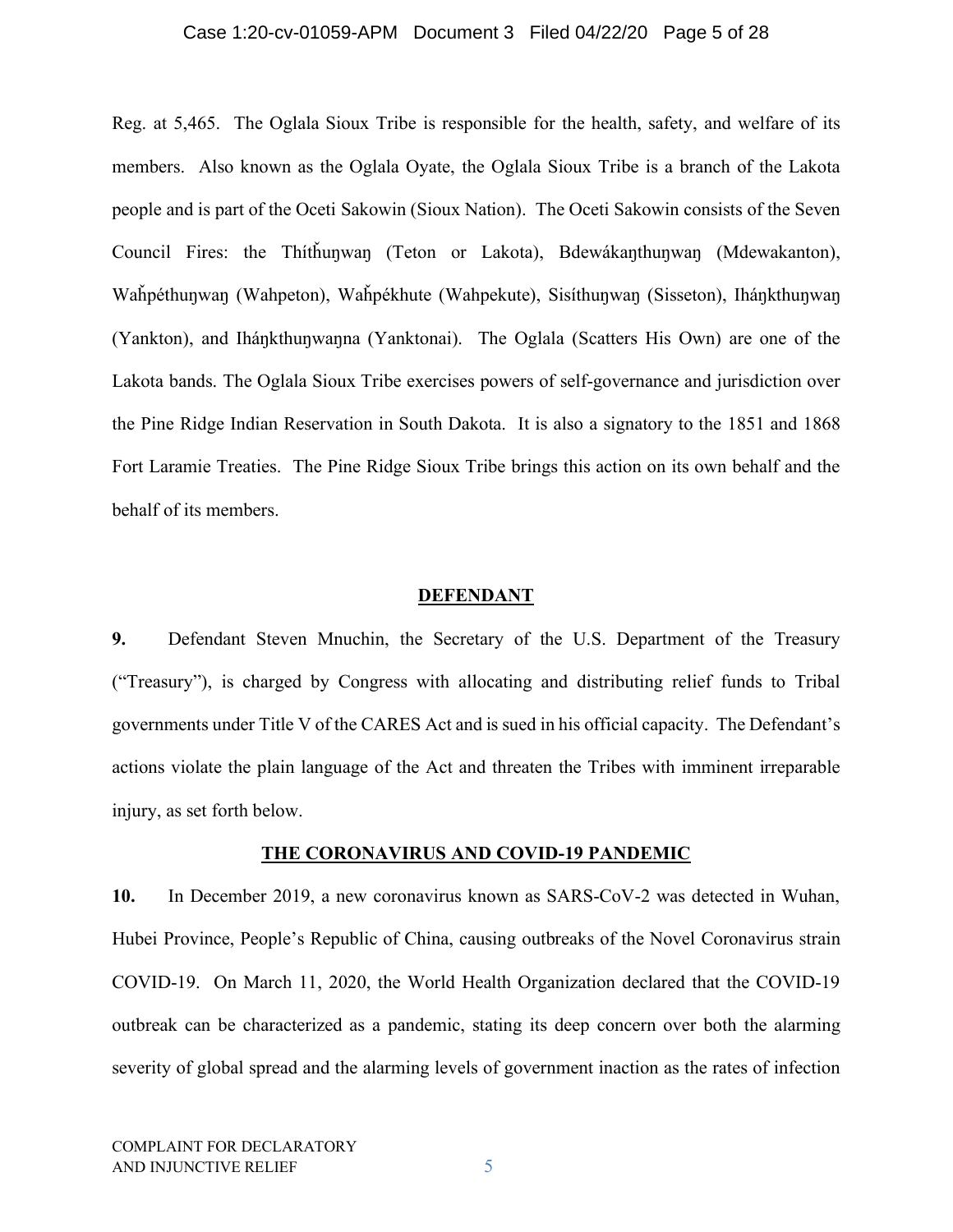### Case 1:20-cv-01059-APM Document 3 Filed 04/22/20 Page 6 of 28

continued to rise. $<sup>1</sup>$  $<sup>1</sup>$  $<sup>1</sup>$ </sup>

**11.** On March 13, 2020, President Trump issued a Proclamation on Declaring a National Emergency Concerning the Novel Coronavirus Disease (COVID-19) Outbreak, recognizing the preventative and proactive measures taken by all levels of government to slow the spread of the virus and treat those affected. Proclamation No. 9,994, 85 Fed. Reg. 15,337 (Mar. 18, 2020)

**12.** According to the Centers for Disease Control and Prevention (CDC), as of April 21, 2020, the United States has experienced 776,093 confirmed cases of COVID-19 and suffered 41,758 deaths.<sup>[2](#page-5-1)</sup> The CDC reports that "[t]he federal government is working closely with state, local, tribal, and territorial partners, as well as public health partners, to respond to this situation."[3](#page-5-2)

**13.** COVID-19 is causing devastating harm in Indian country. By way of just a few examples, as of April 15, 2020, the Navajo Nation alone has reported 921 cases and 38 deaths related to COVID-19.[4](#page-5-3) The Pueblo of Zuni has reported 33 cases, [5](#page-5-4) and the Cherokee Nation has reported 28 cases with one fatality as of April 9, 2020.<sup>[6](#page-5-5)</sup> Native Americans suffer from disproportionately high rates of diabetes, cancer, heart disease, asthma, which subject them to a greater risk of fatal complications from COVID-19.

#### **THE IMPACT OF COVID-19 ON TRIBES' GOVERNMENT AND CITIZEN**

**14.** Numerous members of Congress spoke directly to the tremendous hardships that COVID-

<span id="page-5-0"></span><sup>&</sup>lt;sup>1</sup> Tedros Adhanom Ghebreyesus, WHO Director-General's opening remarks at the media briefing on COVID-19, World Health Org. (Mar. 11, 2020), https://www.who.int/dg/speeches/detail/who-director-general-s-openingremarks-at-the-media-briefing-on-covid-19---11-march-2020.

<span id="page-5-1"></span><sup>2</sup> Ctrs. for Disease Control and Prevention, Cases in U.S., https://www.cdc.gov/coronavirus/2019-ncov/casesupdates/cases-in-us.html (last visited Apr. 21, 2020)

<span id="page-5-2"></span><sup>&</sup>lt;sup>3</sup> Ctrs. for Disease Control and Prevention, Situation Summary, https://www.cdc.gov/coronavirus/2019-ncov/casesupdates/summary.html (last updated Apr. 7, 2020).

<span id="page-5-3"></span><sup>&</sup>lt;sup>4</sup>Press Release, Office of the President and Vice President, The Navajo Nation, 83 New Cases of COVID-19 and Five More Deaths Reported (Apr. 15, 2020), https://tinyurl.com/y744pcpg.

<span id="page-5-4"></span><sup>5</sup> Press Release, Pueblo of Zuni, Public Notice to the Zuni Community (Apr. 15, 2020),

http://www.ashiwi.org/COVID19/DailyPSAUpdate4-15-20.pdf.

<span id="page-5-5"></span><sup>6</sup> Chris Polansky, Following First Death, Cherokee Nation Braces for Increase in Coronavirus Cases, Pub. Radio Tulsa (Apr. 9, 2020), https://www.publicradiotulsa.org/post/following-first-death-cherokee-nation-braces-increasecoronavirus-cases.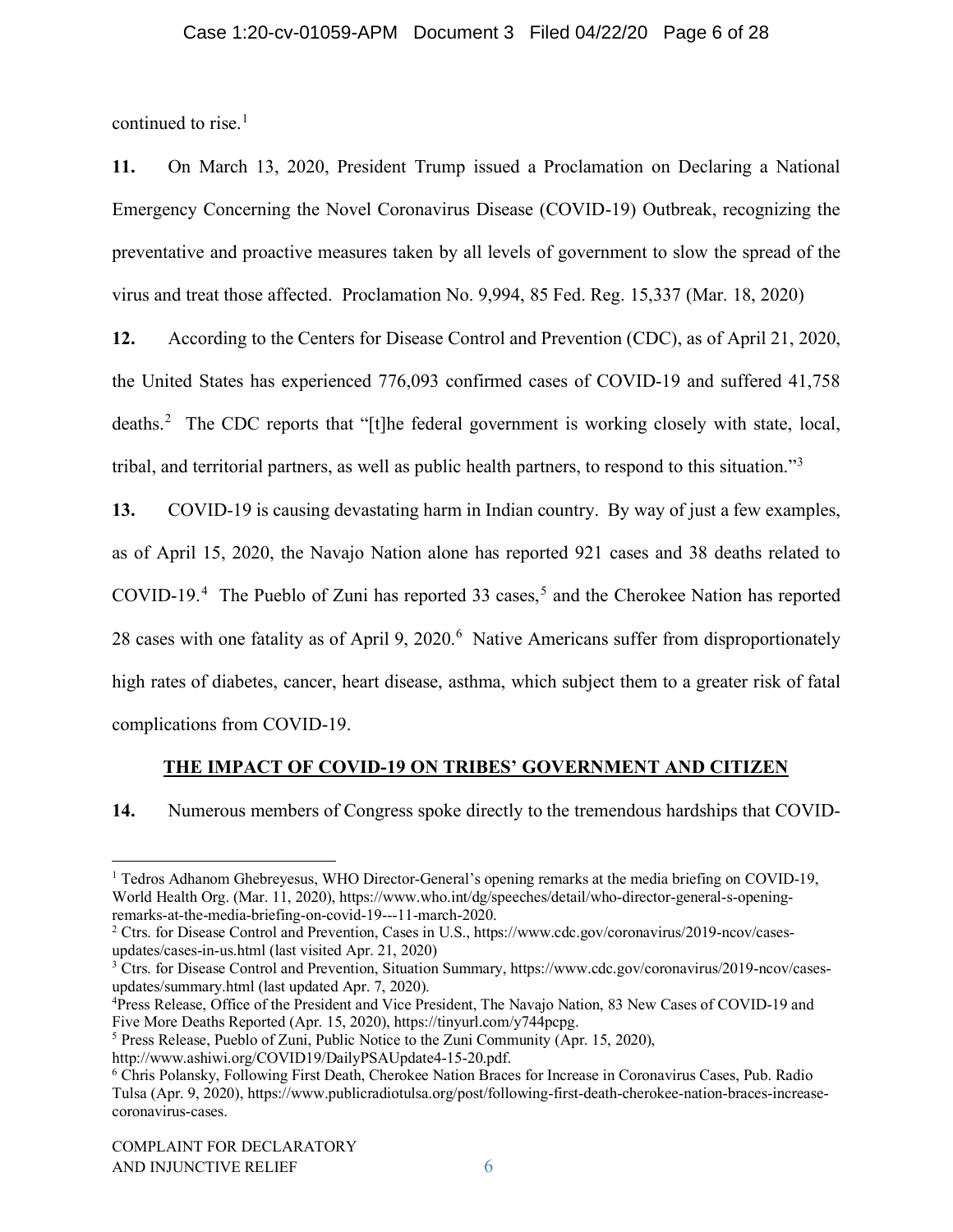#### Case 1:20-cv-01059-APM Document 3 Filed 04/22/20 Page 7 of 28

19 has inflicted on federally recognized Tribal governments during the drafting of the Title V Tribal government stabilization fund. The ongoing pandemic has required Tribal governments, including the Cheyenne River Sioux Tribe and the Rosebud Sioux Tribe, to engage in robust public health activities and to provide emergency public assistance services to protect their citizens, who are among the most impoverished and disadvantaged in the nation. At the same time, Tribal revenues derived from tribally-owned businesses that would normally help support Tribal governmental activities to help fight spread of the virus and to protect their communities, especially their elders and other high-risk populations, have evaporated overnight.

**15.** The Cheyenne River Sioux Tribe, however, does not enjoy the luxury of relying on numerous tribal business entities to provide Tribal governmental revenue because of its remote location and economic disadvantage. Instead, the Cheyenne River Sioux Tribe relies heavily on its agricultural economy. The pandemic has put this year's growing season in serious jeopardy. Losses by individual growers will flow up and impact the Tribal government. The Cheyenne River Sioux Tribe's General Fund consists of approximately \$6 million derived from agricultural leases, which are now at risk.

**16.** The Cheyenne River Sioux Reservation is located in north-central South Dakota and is comprised of 2,833,158 acres of trust land. The Reservation is approximately 90 miles wide and 60 miles long. The Cheyenne River Sioux Tribe has 21,965 enrolled members, about 10,000 of whom live in 22 tribal communities spread across this vast Reservation.

**17.** The most recent census revealed that Ziebach County on the Cheyenne River Sioux Reservation is the poorest in the nation, where about 62% of residents live in poverty.

**18.** The Cheyenne River Sioux Tribe provides governmental functions similar to those that a state provides. The Tribe operates a housing authority that provides housing to over 650 families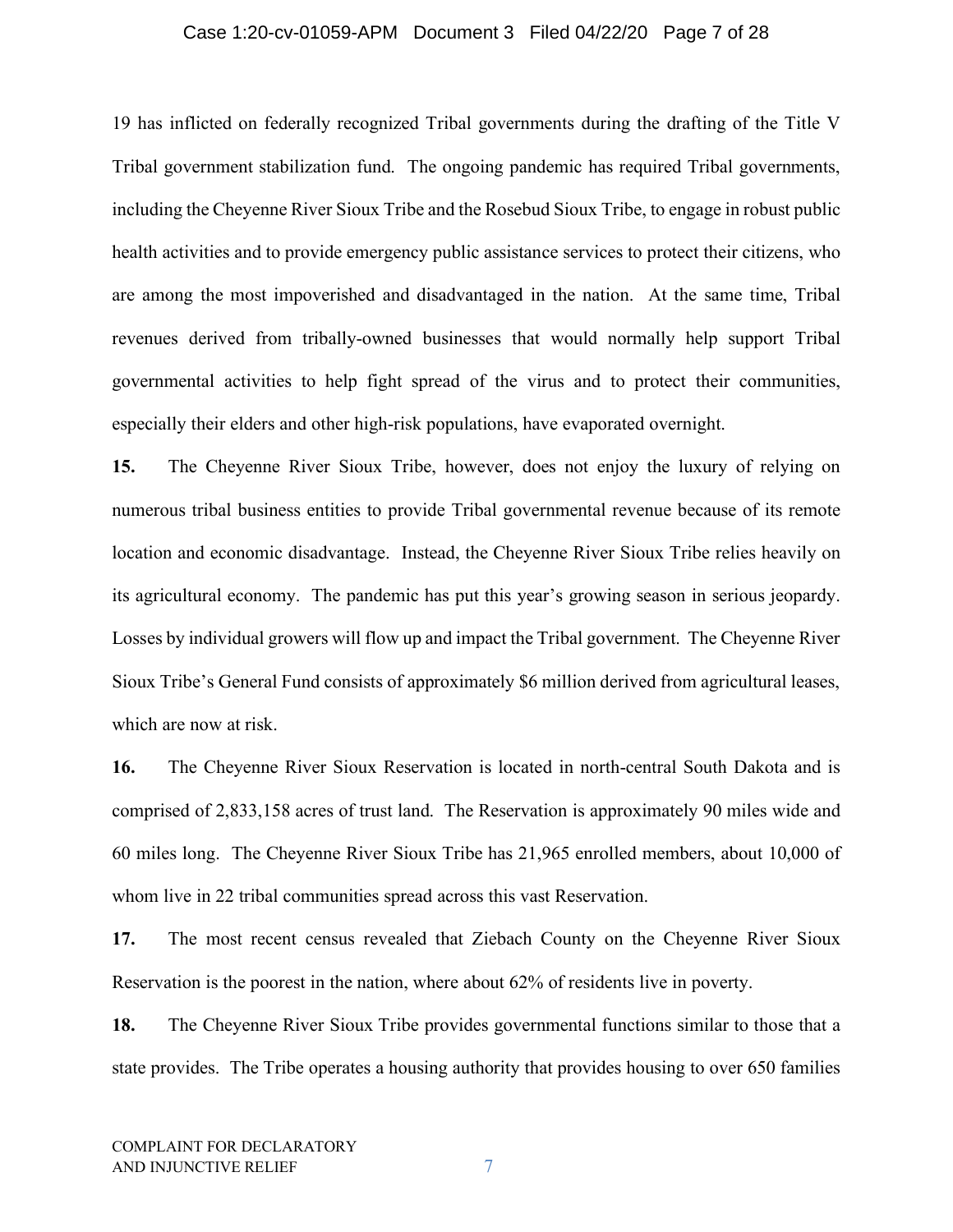#### Case 1:20-cv-01059-APM Document 3 Filed 04/22/20 Page 8 of 28

on the Cheyenne River Sioux Reservation. The Tribe provides land and natural resource management through a Tribal Game, Fish, and Parks Department, Tribal Environmental Protection Department, and agricultural management. The Tribe operates various public safety entities, such as law enforcement and animal control. The Tribe operates a robust Tribal court system, including a public defender's office and a prosecutor's office, in addition to the judiciary. The Tribe also provides human welfare services, such as Indian Child Welfare, emergency victim shelters, family violence response, homeless shelters, the WIC program, and food distribution. The Tribal Education Department operates six schools in addition to Head Start. The Tribal Health Department provides general medical services, behavioral health counseling, addiction services, dental care, a community health program, a fitness center, and several diabetes programs.

**19.** The COVID-19 emergency has put the Cheyenne River Sioux people in dire jeopardy. Remoteness and millions of acres of land mean a lack of adequate infrastructure. The Tribal government has 1,700 miles of road to maintain, many of which are unpaved. The Tribe receives federal funding to maintain only 300 miles of road. During certain times of the year, like now, wet conditions and melting snow make some roads nearly impassable. Compounding that issue, several roads are still closed after the historic flooding in March 2019 destroyed entire swaths of the road all over the Reservation. In many areas, there is no cell phone or internet service. Residents of outlying communities must travel up to 90 miles to reach basic Indian Health Services ("IHS") medical care at the Tribal headquarters in Eagle Butte, South Dakota. This facility only has only eight inpatient beds, six ventilators, two negative pressure rooms, inadequate staff, and zero respiratory therapists to care for Reservation's 10,000 tribal members. If more advanced medical intervention is needed for a COVID-19 patient, IHS has indicated that the patient will be transferred to an off-Reservation facility, the closest of which is 175 miles (three hours) away.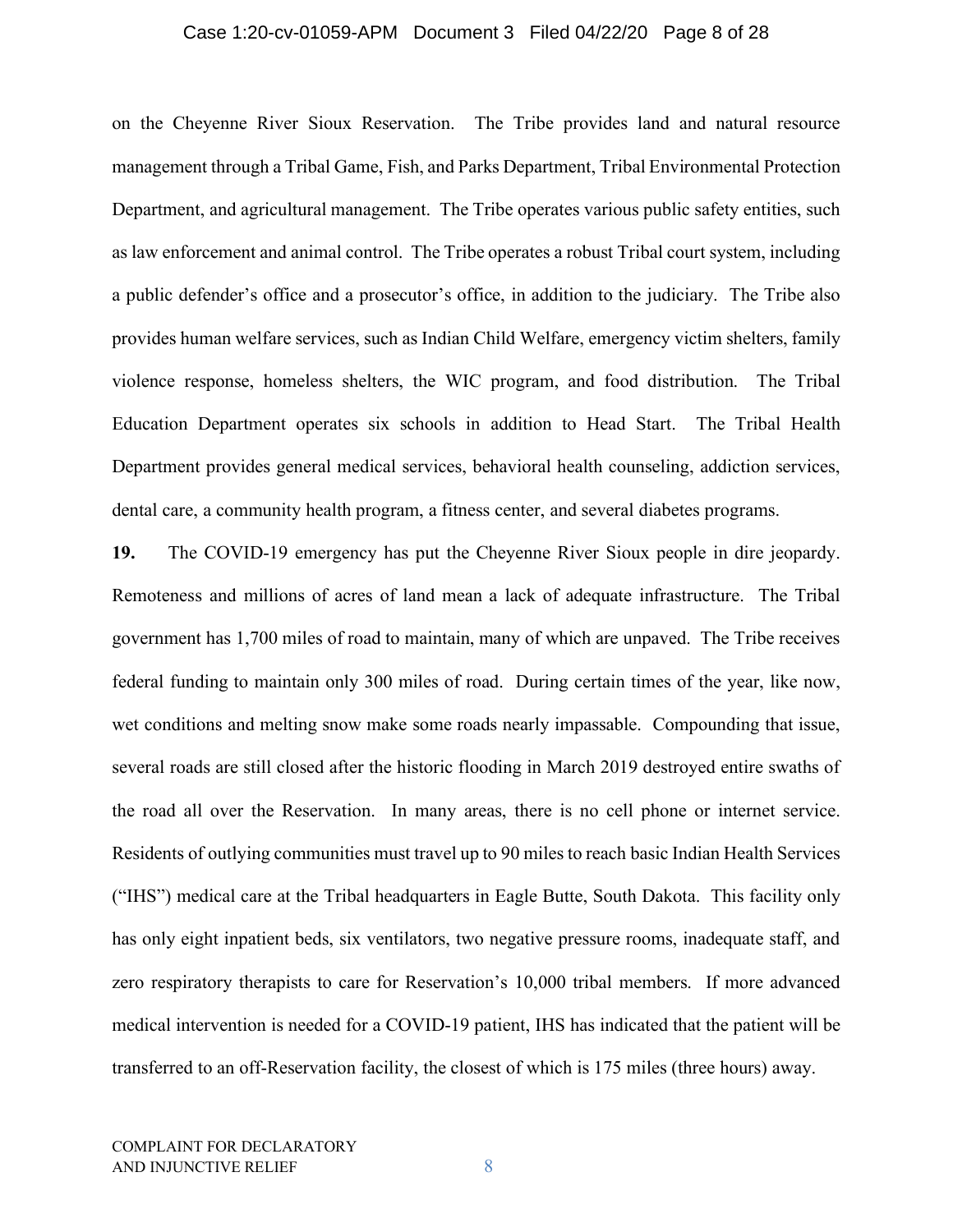#### Case 1:20-cv-01059-APM Document 3 Filed 04/22/20 Page 9 of 28

**20.** The Cheyenne River Sioux Tribe's initial COVID-19 Response Plan initiated health and safety checkpoints at the borders of the Reservation, closed schools, and recommended that local businesses, restaurants, bars, and the like should be closed or converted to curbside or takeaway services. On April 8, 2020, the Tribe's Executive Committee passed two Emergency Executive Orders. Emergency Executive Order #02.2-2020-CR required 14-day mandatory isolation for infected or suspected infected persons upon return to the Reservation from either community spread areas of South Dakota or anywhere outside the state, including provisions for court-ordered quarantine if the person is non-compliant with Health Department voluntary quarantine procedures. The second Order, Emergency Executive Order #02.3-2020-CR, issued a Stay-at-Home Recommendation, in addition to a prohibition on gatherings of ten or more people, an order closing all non-essential businesses, and limiting travel within, into, or out of the Reservation, to only essential activities. All non-essential government offices have also been closed, and those employees placed on administrative leave. The Tribal Health Department is providing essential services alongside pandemic preparations and is delivering medications to patients in order to limit travel.

**21.** The Cheyenne River Sioux Tribe activated their emergency response command center with the Declaration of Emergency. The Command Center coordinates essential Tribal resources during crises and operates as a Reservation-wide point of contact for the public and entities during the crisis. The Command Center coordinates increased food distribution demand and has opened an emergency food bank in response to the increased need of Tribal members. Policing efforts have increased exponentially with the border patrol and checkpoint efforts, with over 150 deputies hired as of April 18, 2020.

**22.** As of April 21, 2020, there are no confirmed cases of COVID-19 on the Cheyenne River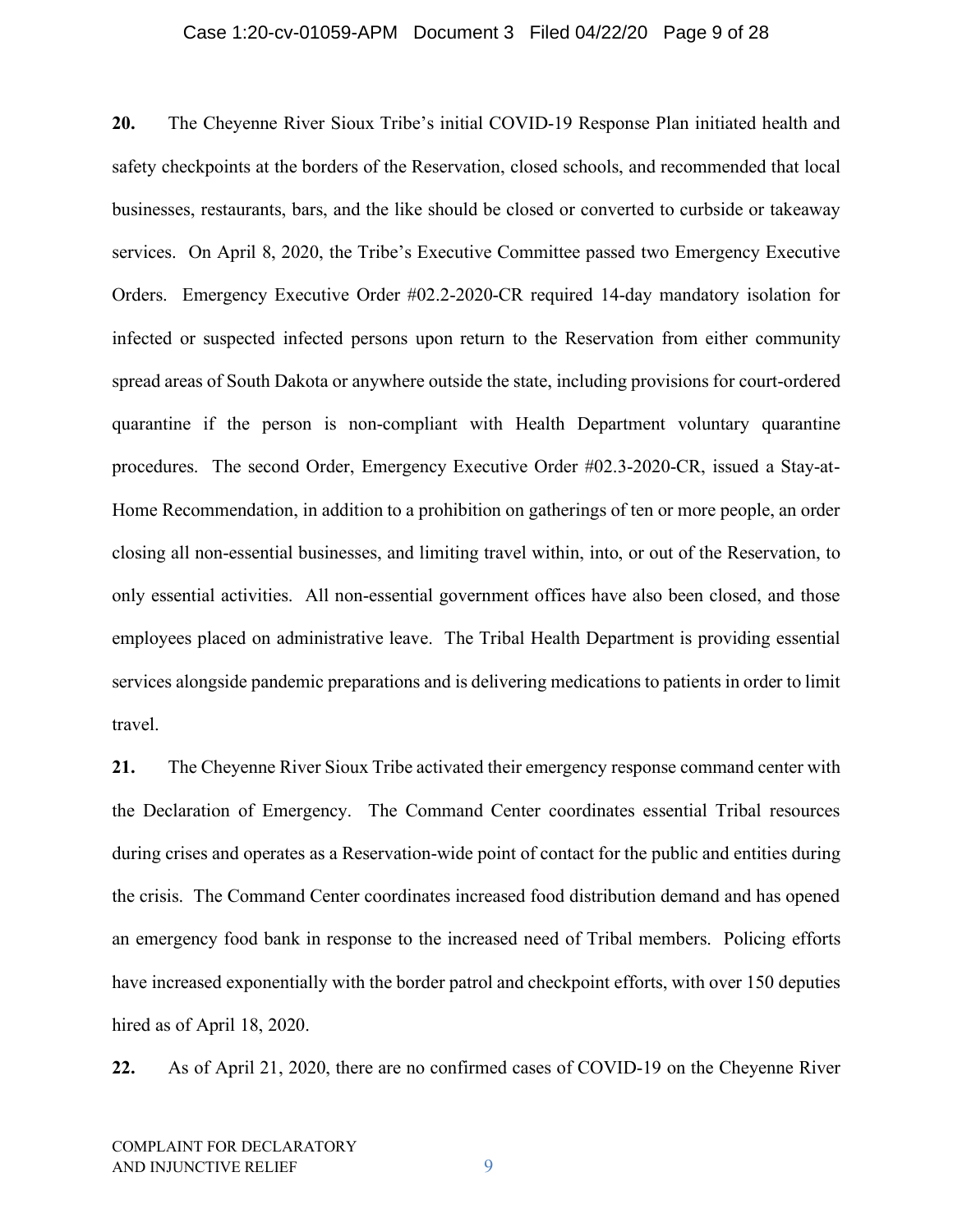Reservation.

**23.** The Rosebud Sioux Tribe of the Rosebud Indian Reservation is located in south-central South Dakota, along the border with Nebraska. The Rosebud Indian Reservation was established under the 1868 Fort Laramie Treaty. Today, the Reservation encompasses all of Todd County, with a patchwork of land in Mellette, Trip, Gregory, and Brule Counties.

**24.** On March 13, 2020, Rosebud Sioux Tribe President Rodney Bordeaux issued an emergency declaration regarding the COVID-19 pandemic. On March 27, 2020, President Bordeaux issued a Stay at Home order. In response to the Stay at Home order, the Rosebud Sioux Tribe has placed on administrative leave roughly 600 of its approximate 800 Tribal employees. Only government employees providing essential services are currently working. To date, the Tribe has been able to avoid furloughing its employees on administrative leave. The Tribal government is almost completely closed. The Stay at Home order has also forced the Tribe to close the casino, a source of significant revenue. In addition, the Rosebud Sioux Tribe has also closed is transportation department on the Reservation, ending much-needed transportation to tribal members for groceries and medical appointments.

**25.** The Rosebud Sioux Tribe needs to construct quarantine facilities, procure personal protective equipment ("PPE"), and establish checkpoints on roads leading into the Reservation. CARES Act funding would support these efforts, including purchasing needed medical equipment and PPE and paying for increased law enforcement to staff the checkpoints and continue to provide law enforcement services across the Reservation. As of the last count, the IHS hospital only had 100 COVID-19 test kits, with almost a third already used.

**26.** As part of its governmental services, the Rosebud Sioux Tribe operates and maintains its own rural water system, the Rosebud Sioux Rural Water Supply System, which is part of the larger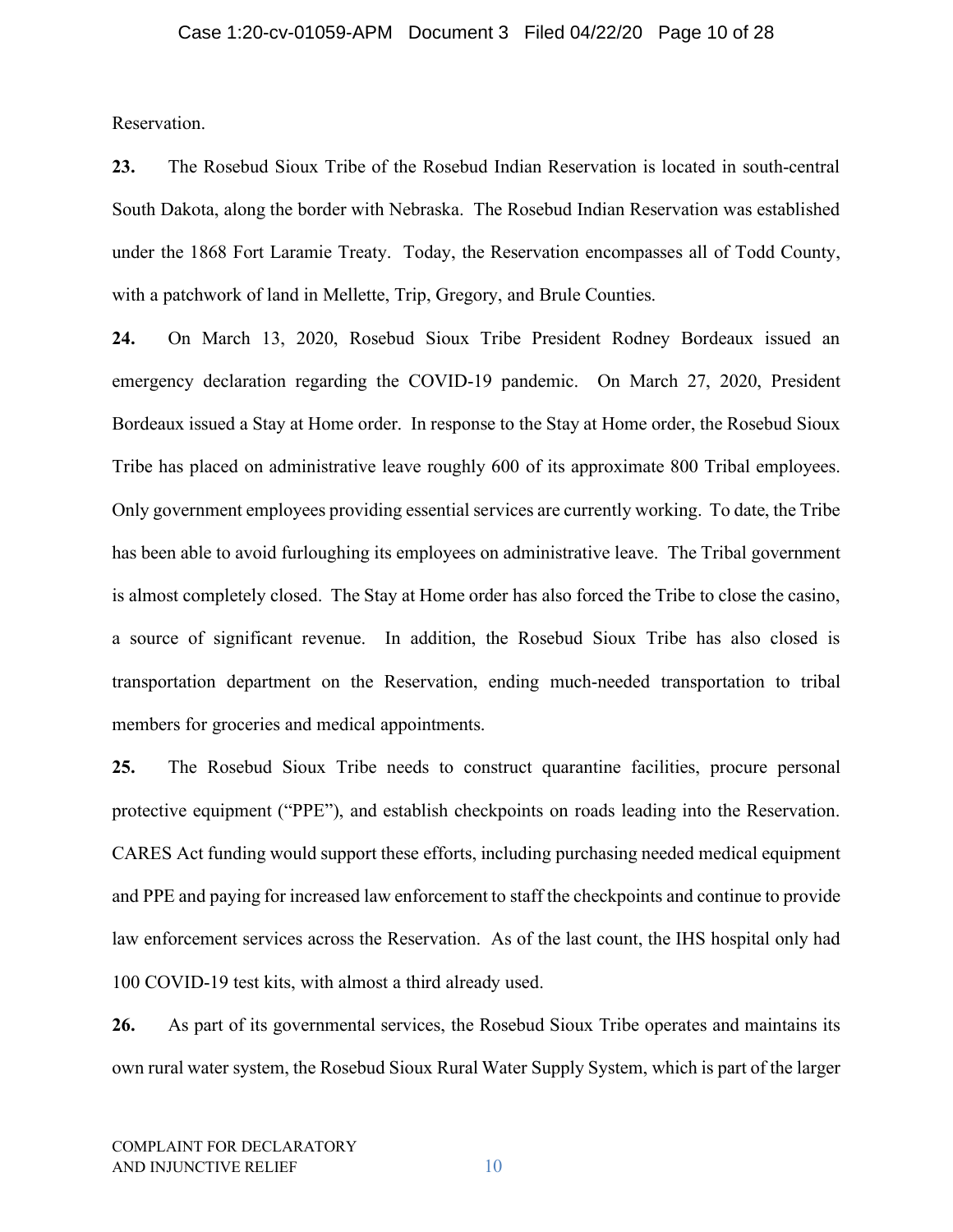#### Case 1:20-cv-01059-APM Document 3 Filed 04/22/20 Page 11 of 28

Mni Wicioni Rural Water Supply Project. The Rosebud Water System and the Mni Wiconi Project were established by Congress "to ensure that adequate and safe drinking water supplies are available to meet the economic, environmental, water supply, and public health needs of the . . . Rosebud Sioux Tribe." Mni Wiconi Project Act of 1988, Pub. L. No. 100-516, § 2(a)(5), 102 Stat. 2566 (1988), *as amended* Pub. L. No. 103-434, § 803(a)(3), 108 Stat. 4526 (1994). These water systems provide water to more than 51,000 people—Indian and non-Indian—on the Rosebud, Pine Ridge, and Lower Brule Indian Reservations, and West River/Lyman-Jones, South Dakota, and provides one-sixth of all water in South Dakota. The Rosebud Water System provides water for Tribal members on and off the Reservation in Todd, Greggory, Tripp, and Lyman Counties. The Tribe is developing plans to assist utility customers with bills and has suspended evictions within the Reservation.

**27.** As of April 21, 2020, there has been only one confirmed case of COVID-19 on the Rosebud Indian Reservation, with no deaths. This one patient has subsequently recovered.

**28.** The Oglala Sioux Tribe acted quickly in response to the COVID-19 pandemic, with the Tribal President establishing and enacting a COVID-19 Task Response team and issuing a temporary travel moratorium on March 8, 2020. President Bear Runner declared a State of Emergency on March 10, 2020, and the Tribal Council affirmed this declaration by Tribal Council Resolution No. 20-70 on March 13, 2020. The Tribal Council took swift action to close its two casinos, which provides monthly allocations to its nine (9) districts to support the general health and welfare of Tribal members and to place its non-essential and at-risk employees on administrative leave. A large number of Tribal programs have been closed, including the Transit Program and Credit and Finance Program, that reduce Tribal members' limited access to transportation and funds. The Tribal programs that remain open, including those under the Tribe's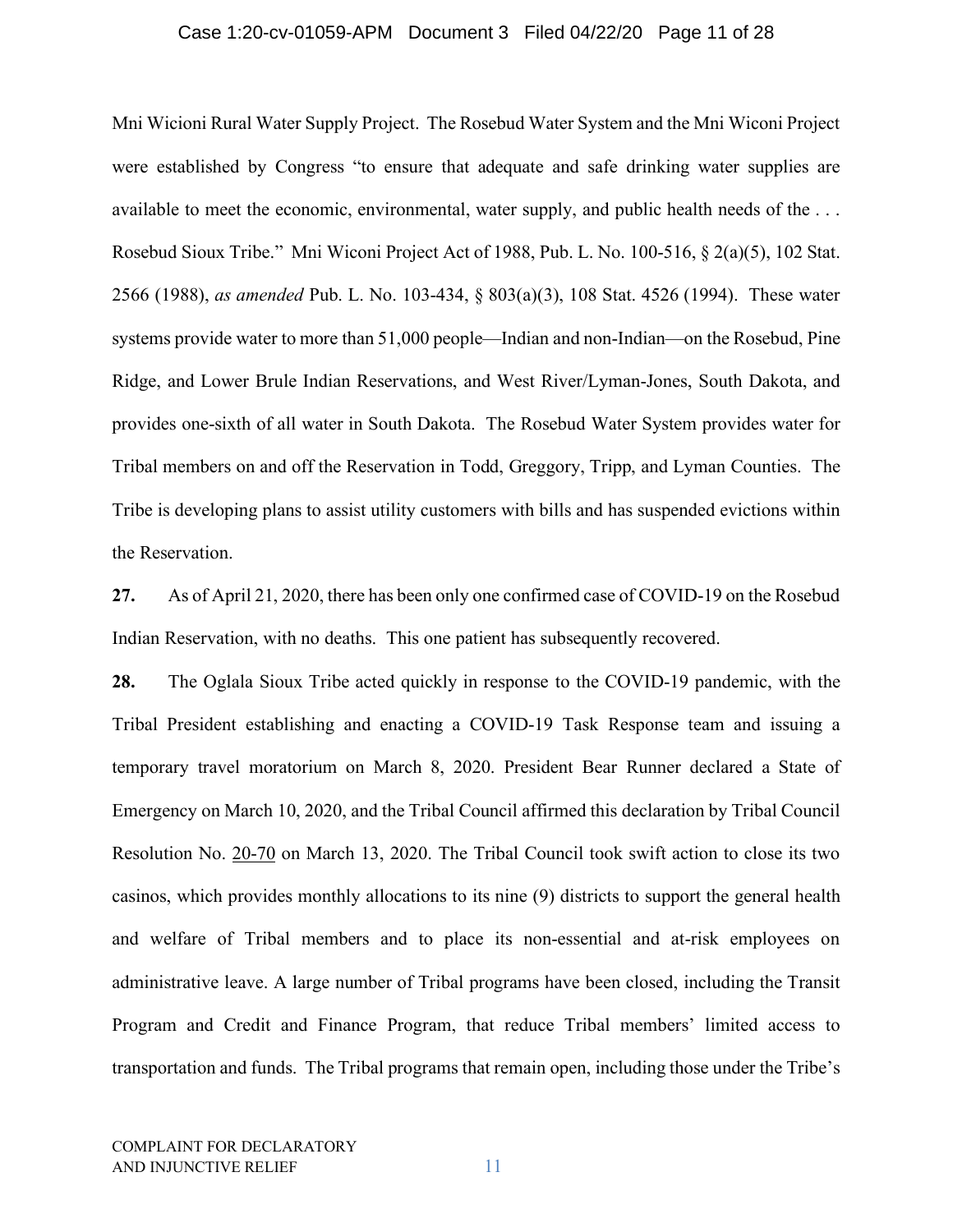#### Case 1:20-cv-01059-APM Document 3 Filed 04/22/20 Page 12 of 28

Master Health Contract, like the Ambulance Program were severely underfunded and limited prior to the COVID-19 pandemic and are now stretched beyond their limits due to the public health emergency.

**29.** The Tribal Council also adopted a Shelter-in-Place Health Order, Ordinance No. 20-18, (Shelter In Place) in order to help decrease the spread of infection within the boundaries of the Reservation, adopted Ordinance No. 20-26 (Reservation-Wide Curfew) in order to limit normal travel during certain hours, and adopted Ordinance No. 20-28 (Border Monitoring Health Order and Coordinated Border Monitoring Plan) in order to help decrease the spread of infection from outside the boundaries of the Reservation. The Oglala Sioux Tribe hired a Tribal member-owned unarmed security company to assist law enforcement and to establish checkpoints on roads leading into the Reservation and established a system of travel passes for essential travel. Additionally, President Bear Runner ordered a lockdown of the Reservation borders on April 7, 2020, by Executive Order #20-02, and again on April 11, 2020, by Executive Order #20-03, which is still in place.

**30.** In addition to supporting the Ordinances and Executive Orders already implemented by the Oglala Sioux Tribe, the Tribe will need to construct quarantine facilities, procure PPE, establish field hospitals, purchase medical equipment, and pay for increased law enforcement and supplemental security to staff the checkpoints across the Reservation. Since the COVID-19 pandemic, there has been a rise in violence on the Reservation. CARES Act funding is crucial to support these efforts and continue to protect the Oglala Sioux Tribe and all residents of the Pine Ridge Indian Reservation.

## **CONGRESS APPROPRIATED CORONAVIRUS RELIEF FUNDS FOR TRIBAL GOVERNMENTS, WHICH DO NOT INCLUDE ALASKA NATIVE CORPORATIONS**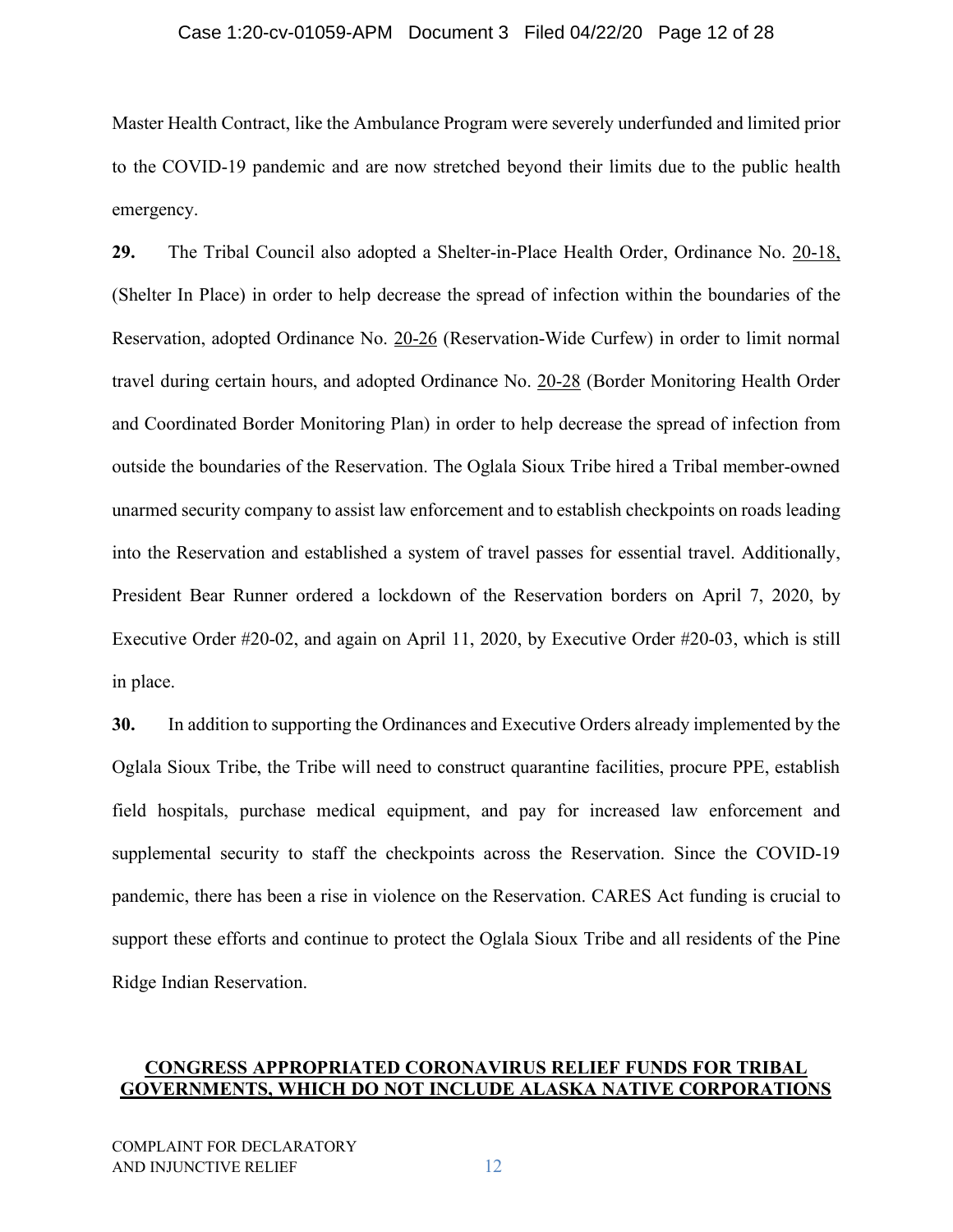#### Case 1:20-cv-01059-APM Document 3 Filed 04/22/20 Page 13 of 28

**31.** Title V of the CARES Act, Section 5001, amends the Social Security Act by creating the Coronavirus Relief Fund ("Section 601") and appropriating \$150,000,000,000 for the fiscal year 2020 "payments to States, Tribal governments, and units of local government." Section  $601(a)(1)$ . Title V mandates that the Secretary of the U.S. Department of the Treasury "shall reserve . . . \$8,000,000,000 of such amount for making payments to Tribal governments." Section  $601(a)(2)(B)$ . The Secretary is required to disburse these stabilization funds to Tribal governments "not later than 30 days after the date of enactment of this section," Section  $601(b)(1)$ , that is by April 26, 2020.

**32.** States, Tribal governments, and units of local government must use Title V funds "to cover only those costs of the State, Tribal government, or unit of local government that— (1) are necessary expenditures incurred due to the public health emergency with respect to the Coronavirus Disease 2019 (COVID–19); (2) were not accounted for in the budget most recently approved as of the date of enactment of this section for the State or government; and (3) were incurred during the period that begins on March 1, 2020, and ends on December 30, 2020." Section 601(d).

**33.** The portion of the \$8 billion paid "to a Tribal government shall be the amount the Secretary shall determine, in consultation with the Secretary of the Interior and Indian Tribes, that is based on increased expenditures of each such Tribal government (or a tribally-owned entity of such Tribal government) relative to aggregate expenditures in the fiscal year 2019 by the Tribal government (or tribally-owned entity) and determined in such manner as the Secretary determines appropriate to ensure that all amounts available under subsection (a)(2)(B) for the fiscal year 2020 are distributed to Tribal governments." Section  $601(c)(7)$ .

**34.** Under Title V, "[t]he term 'Tribal government' means the *recognized governing body* of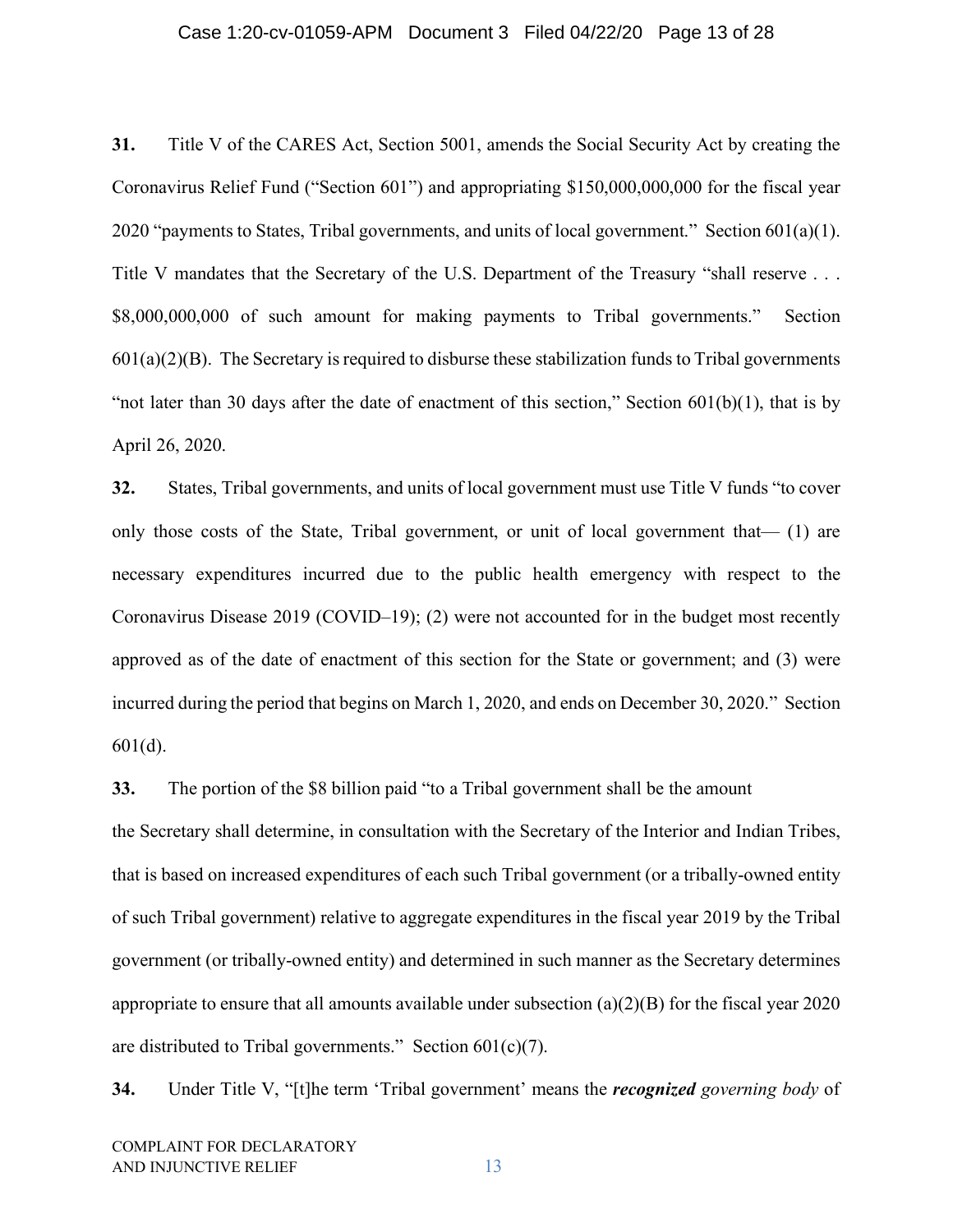an Indian Tribe." Section  $601(g)(5)$  (emphasis added).

**35.** Title V further provides that "[t]he term 'Indian Tribe' has the meaning given that term in section 4(e) of the Indian Self-Determination and Education Assistance Act (25 U.S.C. 5304(e))." Section  $601(g)(1)$ .

**36.** ANCs are not Tribal governments and do not have recognized governing bodies.

**37.** ANCs thus are not eligible to receive any Coronavirus Relief Fund payments under Title V of the CARES Act. The statutory language is unambiguous, and the Secretary must carry out the intent of Congress by disbursing relief funds to federally recognized Tribal governments, exclusive of ANCs. The Secretary does not have the discretion to disregard Congress's mandate by designating and treating ANCs as "Tribal governments."

**38.** Congress's mandate makes perfect sense. ANCs are not governments—they are for-profit corporations incorporated under the laws of the state of Alaska, created pursuant to ANCSA. *See* 43 U.S.C. § 1602(g), (j) (defining Alaska Native regional corporations and village corporations). These private corporations, like other corporations, are owned by their shareholders, *including non-Indian shareholders*. ANCs, like other corporations, have access to funding opportunities under other sections of the CARES Act, whereas Tribal governments are not eligible for any of those alternative funding sources. Congress is clear that Title V relief funds are to supplement "government" budgets, not corporate coffers. Section 601(d)(2).

**39.** There are more than 230 separate ANCs, including twelve regional corporations and approximately 225 village corporations.<sup>[7](#page-13-0)</sup>

<span id="page-13-0"></span><sup>7</sup> Res. Dev. Council, Alaska Native Corporations, https://www.akrdc.org/alaska-native-corporations (last visited Apr. 15, 2020). A 13th Regional Corporation was also formed for non-resident Alaska Natives, but the current status of the 13th Regional Corporation is unclear. See, e.g., ANCSA Reg'l Ass'n, About the Alaska Native Claims Settlement Act, https://ancsaregional.com/about-ancsa/ (last visited Apr. 15, 2020) (noting that the 13th Regional Corporation was involuntarily dissolved by the State of Alaska in 2013).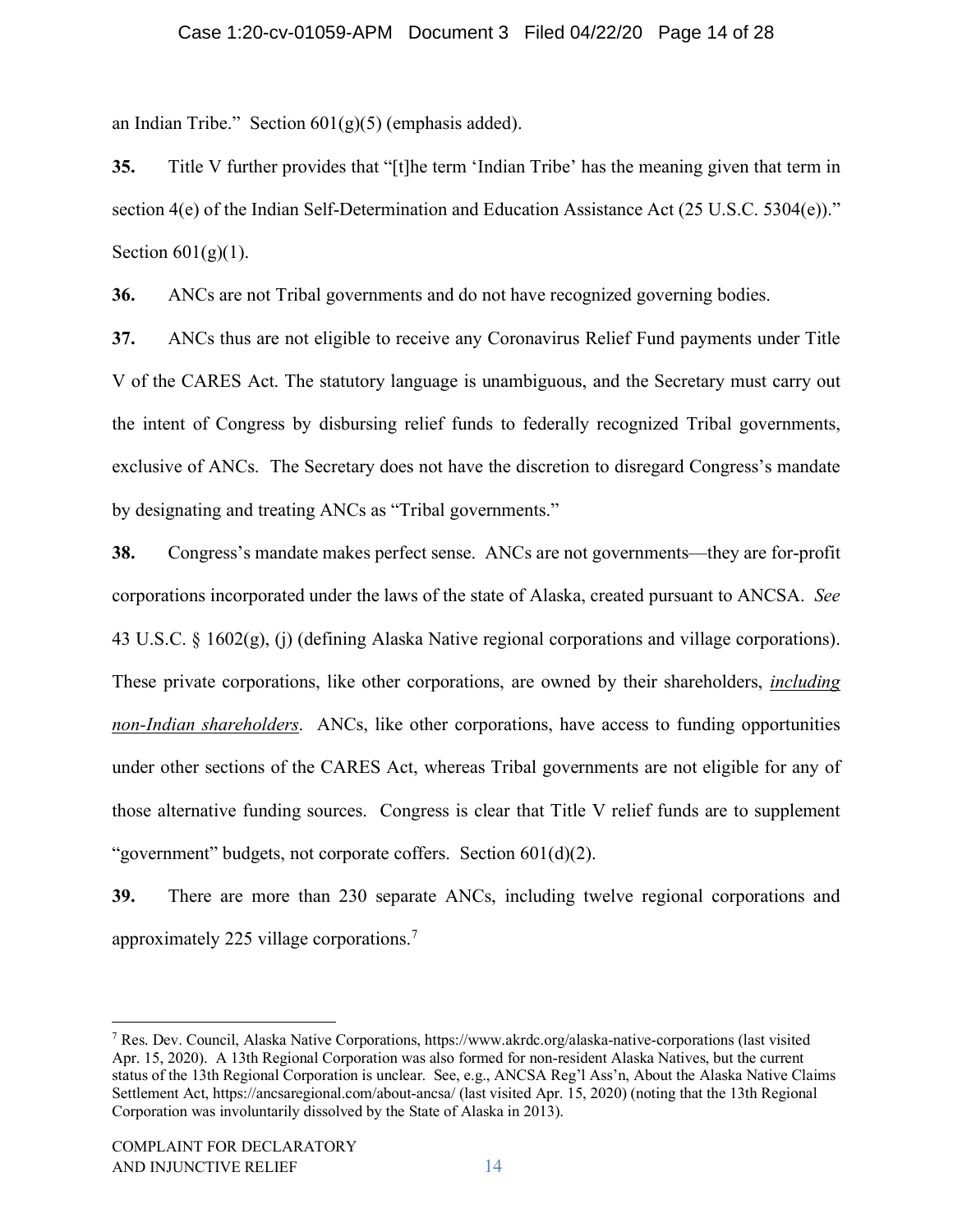#### Case 1:20-cv-01059-APM Document 3 Filed 04/22/20 Page 15 of 28

**40.** The twelve regional corporations alone have over 13[8](#page-14-0),000 shareholders,<sup>8</sup> and own scores of corporate subsidiaries, operating in all 50 states and countries across the globe.<sup>[9](#page-14-1)</sup> The twelve regional corporations are specifically provided for in ANCSA at 43 U.S.C. § 1606, which divided the state of Alaska into "twelve geographic regions, with each region composed as far as practicable of Natives having a common heritage and sharing common interests." Shareholders of the 230 ANCs and village corporations may also be shareholders of the regional corporations. Their varied business holdings include construction, pipeline maintenance, real estate management, telecommunications, government and military contracting, environmental remediation, facilities maintenance, catering, camp services, venture capital, financial management, and aerospace engineering.<sup>10</sup> In 2018 and 2019, the 12 regional corporations generated hundreds of millions of dollars of revenue each, with larger corporations generating as much as  $$3.4$  billion.<sup>[11](#page-14-3)</sup>

**41.** ANCs do not have "recognized governing bodies." A "recognized governing body" pertains to a political body that serves the interests of its "citizens," the "body politic," not corporate shareholders. ANCs are not and cannot be governments because they do not govern, and they do not provide governmental services. Instead, ANCs have corporate boards of directors and are owned by private individuals. *See* 43 U.S.C. § 1606(f) (providing that the management of regional corporations "shall be vested in a board of directors"). ANCs do not have "recognized

<span id="page-14-0"></span><sup>8</sup> ANCSA Reg'l Ass'n, Economic Impacts, https://ancsaregional.com/economic-impacts/ (last visited Apr. 15, 2020).

<span id="page-14-1"></span><sup>9</sup> Res. Dev. Council, Alaska Native Corporations, https://www.akrdc.org/alaska-native-corporations (last visited Apr. 15, 2020); NANA Reg'l Corp. Inc., Overview (May 17, 2017),

https://www.nana.com/regional/shareholder-relations/Shareholder-

<span id="page-14-2"></span>Preference/files/2017\_NRC\_One\_Sheet\_OVR\_0256\_1024\_Part1.pdf. <sup>10</sup> See Res. Dev. Council, Alaska Native Corporations, https://www.akrdc.org/alaska-native-corporations (last visited Apr. 15, 2020); Alaska Bus., The 2019 Top 49ers, https://digital.akbizmag.com/issue/october-2019/the-2019 top-49ers/ (last visited Apr. 15, 2020).

<span id="page-14-3"></span><sup>&</sup>lt;sup>11</sup> See Res. Dev. Council, Alaska Native Corporations, https://www.akrdc.org/alaska-native-corporations (last visited Apr. 15, 2020).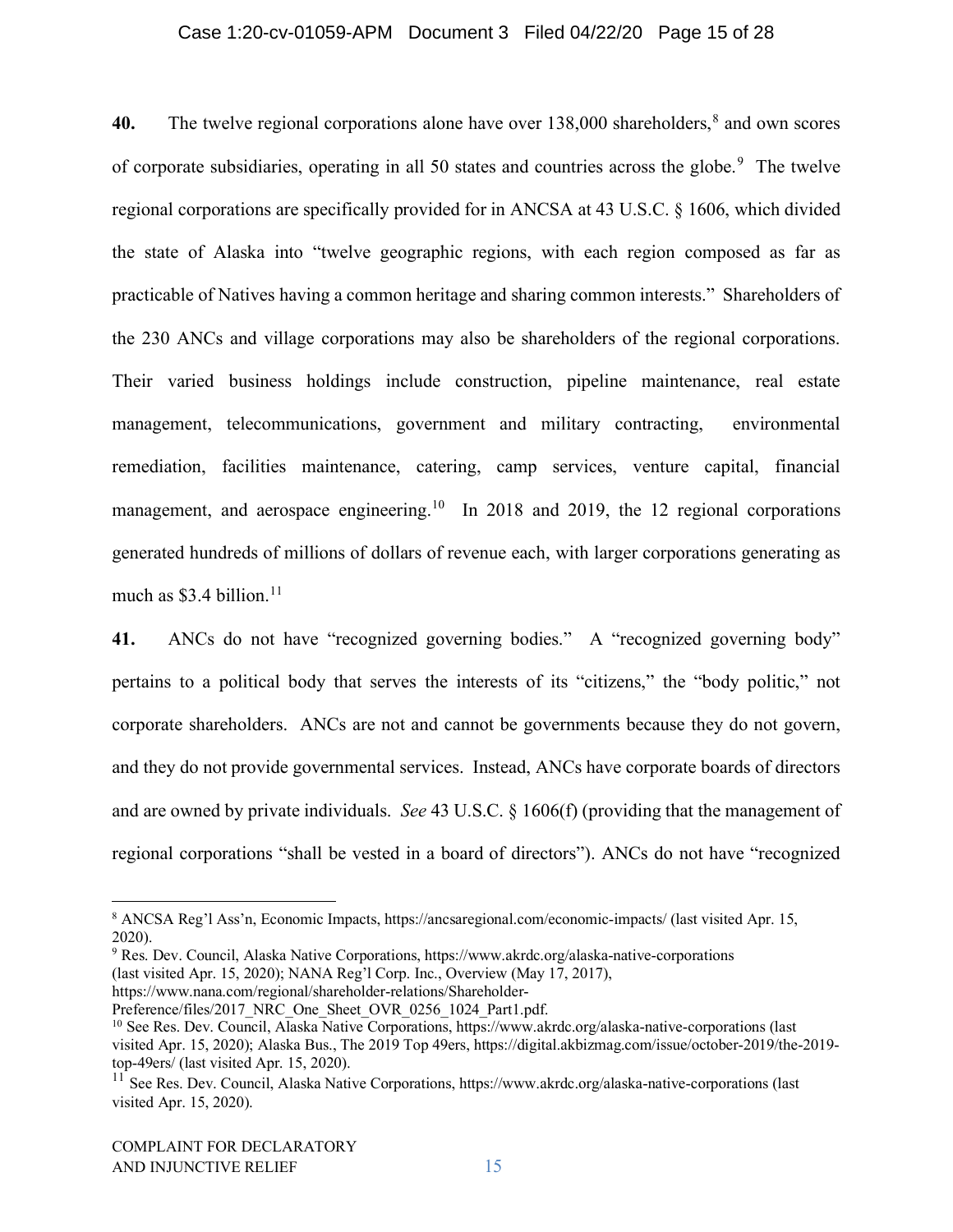#### Case 1:20-cv-01059-APM Document 3 Filed 04/22/20 Page 16 of 28

governing bodies," hence they do not qualify as "Tribal governments" under Title V and are not eligible for relief funds.

**42.** ANCs are state-chartered, closely held corporations that are carried on primarily for the profit of the shareholders. *See Native Village of Venetie Tribal Government*, 522 U.S. at 534. ANC stockholders include non-Indians. 43 U.S.C. § 1606(3)(A). As conventional, state-chartered corporations, ANCs are governed and regulated by conventional Alaska state corporate law. *See*  43 U.S.C. § 1602(g), (j), (m), (n), (o); *see also* Alaska Stat. § 10.06.960. Alaska corporate law is consistent with general principles of corporate law and mandates that ANCs are managed in the best interest of the corporation and to maximize the profit of the shareholders. *See* Alaska Stat. § 10.06.450.

**43.** Even if such boards could be characterized as "governing bodies," which they cannot, these boards are not "recognized." "Recognition" is an Indian law term of art that refers to entities with a government-to-government relationship with the United States, which ANCs simply do not have. While the Secretary of the Interior recognizes Tribal governments, they do not recognize as authoritative the so-called governing bodies of ANCs. *See, e.g.,* 85 Fed. Reg. at 5462 ("The listed Indian entities are acknowledged to have the immunities and privileges available to federally recognized Indian Tribes by virtue of their government-to-government relationship with the United States as well as the responsibilities, powers, limitations, and obligations of such Tribes."). ANCs openly represent in their own public-facing materials that they do not maintain a government-togovernment relationship with the United States.[12](#page-15-0)

<span id="page-15-0"></span><sup>&</sup>lt;sup>12</sup> See, e.g., ANCSA Reg'l Ass'n, Overview of Entities Operating in the Twelve Regions, https://ancsaregional.com/overview-of-entities/ (last visited Apr. 15, 2020) (stating that both regional corporations and village corporations "do not possess a government-to-government relationship with the federal government").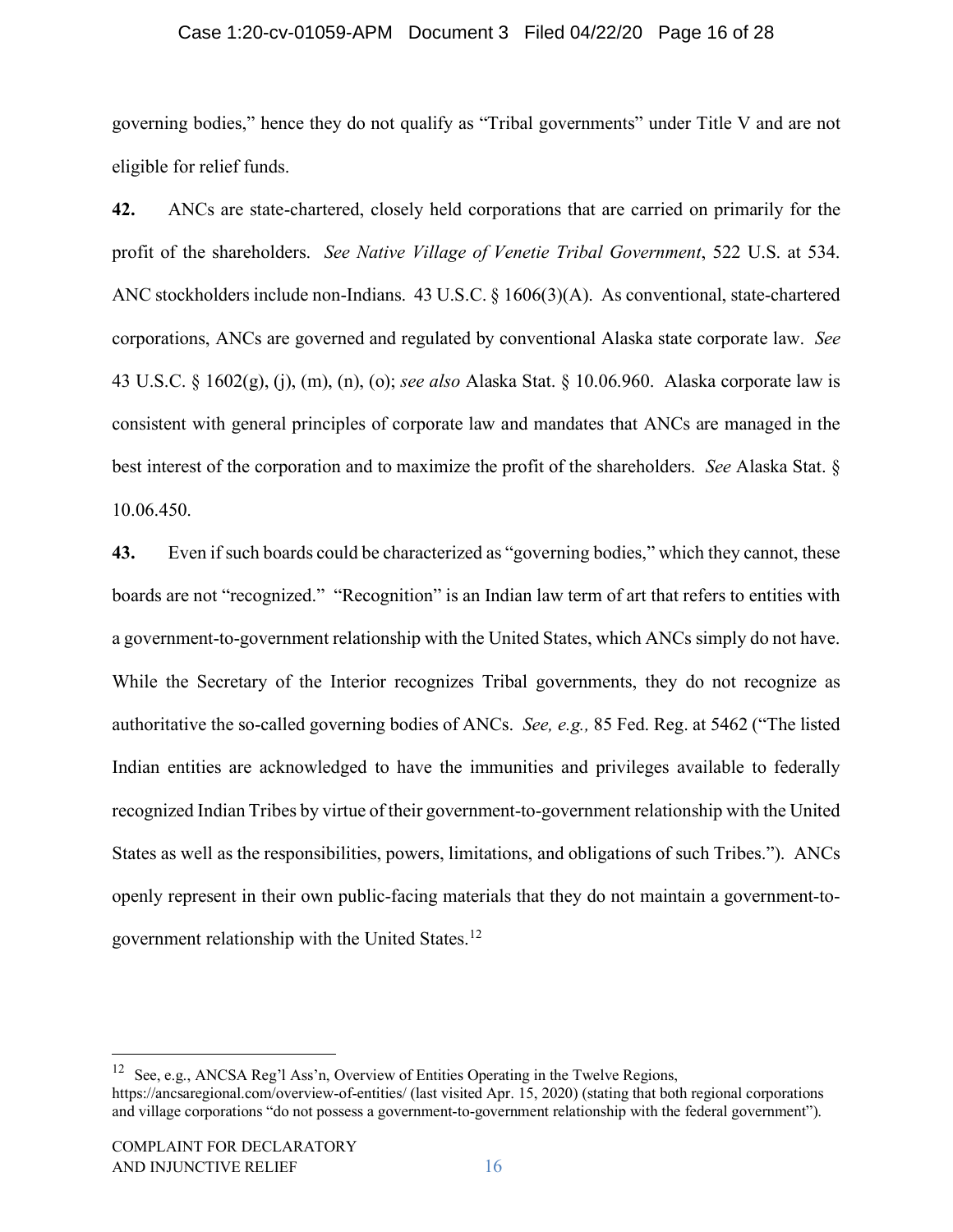## **DEFENDANT'S DESIGNATION OF ALASKA NATIVE CORPORATIONS AS TRIBAL GOVERNMENTS VIOLATES THE CARES ACT**

**44.** Congress mandated that the Secretary may only allocate and distribute Title V relief funds to federally recognized Tribal governments. Nevertheless, Defendant has determined to treat ANCs as "Tribal governments" for purposes of making Title V relief payments. The Defendant's action violates the CARES Act.

**45.** On or about Monday, April 13, 2020, Defendant requested four data points from Tribal governments as a condition of funding to determine amounts that the Defendant would approve to be paid under Title V, publishing a Certification for Requested Tribal Data ("Certification") form on the Treasury website.<sup>[13](#page-16-0)</sup>

**46.** These four data points include: (1) current tribal enrollment; (2) current land base, including lands held by the tribe and lands held by tribally-owned entities, including lands in which the Tribe owns at least 51% ownership; (3) total employees, tribal employees and employees of any tribally-owned entity, including entities in which the tribe maintains at least 51% ownership; and (4) total expenditures for last fiscal year.

**47.** The Certification form is clear that Defendant has determined to treat ANCs as Tribal governments for purposes of allocating and disbursing Title V Coronavirus Relief Funds. The Certification asks each funding applicant to state its "Population: Total number of Indian Tribe Citizens/Members/*Shareholders*, as of January 1, 2020" (emphasis added) and includes a Note defining "Indian Tribe" as "any Indian tribe, band, nation, or other organized group or community, including any Alaska Native village or regional or village corporation as defined in or established pursuant to the Alaska Native Claims Settlement Act (85 Stat. 688, 43 U.S.C. 1601 et seq.) [sic],

<span id="page-16-0"></span><sup>&</sup>lt;sup>13</sup> U.S. Dep't of the Treasury, Submission Required for Receipt of Coronavirus Relief Fund Payments Apr. 13, 2020), https://forms.treasury.gov/caresact/stateandlocal.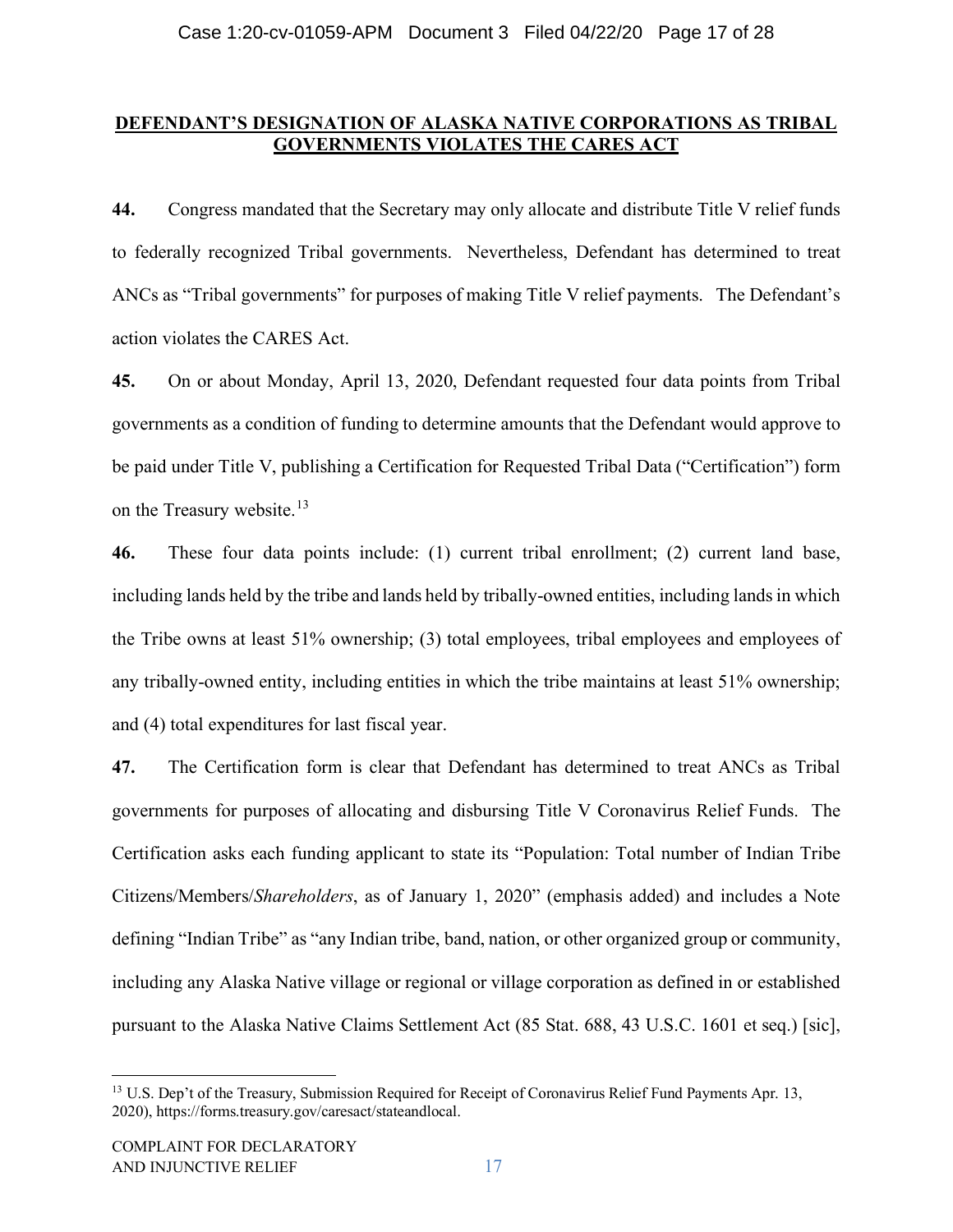#### Case 1:20-cv-01059-APM Document 3 Filed 04/22/20 Page 18 of 28

which is recognized as eligible for the special programs and services provided by the United States to Indians because of their status as Indians."[14](#page-17-0)

**48.** The Certification also asks for "Land Base: Total number of land acres held by the Indian Tribe and any tribally-owned entity (to include entities in which the Indian Tribe maintains at least 51% ownership) as of January 1, 2020 (to include lands held in trust by the United States, owned in restricted fee status, owned in fee, or selected pursuant to the Alaska Native Claims Settlement Act)." Lands "selected pursuant to the Alaska Native Claims Settlement Act" are ANC-owned lands. In *Alaska v. Native Village of Venetie Tribal Government*, the Supreme Court explained that through ANCSA, "Congress authorized the transfer of . . . approximately 44 million acres of Alaska land to state-chartered private business corporations," 522 U.S. at 524, "without any restraints on alienation or significant use restrictions, and with the goal of avoiding 'any permanent racially defined institutions, rights, privileges, or obligations.'" *Id*. at 532-33 (citations omitted).[15](#page-17-1) ANC-owned lands are not Indian country. *Id*.

**49.** The Certification further requests that Tribal governments provide "[t]otal expenditures for the most recently completed fiscal year." The Certification provides no further clarification of "expenditures." The U.S. Treasury Department provided no guidance. The U.S. Department of Interior provided no further guidance other than an April 14, 2020, document entitled "Coronavirus Relief Fund Web Portal Registration Guidance for Tribal Governments from Indian Affairs," which states simply that Tribal governments "will need the following information: . . . [t]otal aggregate actual expenditures for the most recently completed fiscal year."<sup>[16](#page-17-2)</sup>

<span id="page-17-0"></span> $^{14}$  *Id.* 

<span id="page-17-1"></span><sup>15</sup> See also ANCSA Reg'l Ass'n, Overview of Entities Operating in the Twelve Regions,

https://ancsaregional.com/overview-of-entities/ (last visited Apr. 15, 2020) ("Through ANCSA, Alaska Native corporations hold title to roughly 44 million acres of land held in private corporate ownership.").

<span id="page-17-2"></span><sup>16</sup> Department of the Treasury Tribal "Certification" Form, Indianz.com,<https://www.indianz.com/covid19/?p=2696> (last accessed Apr. 21, 2020).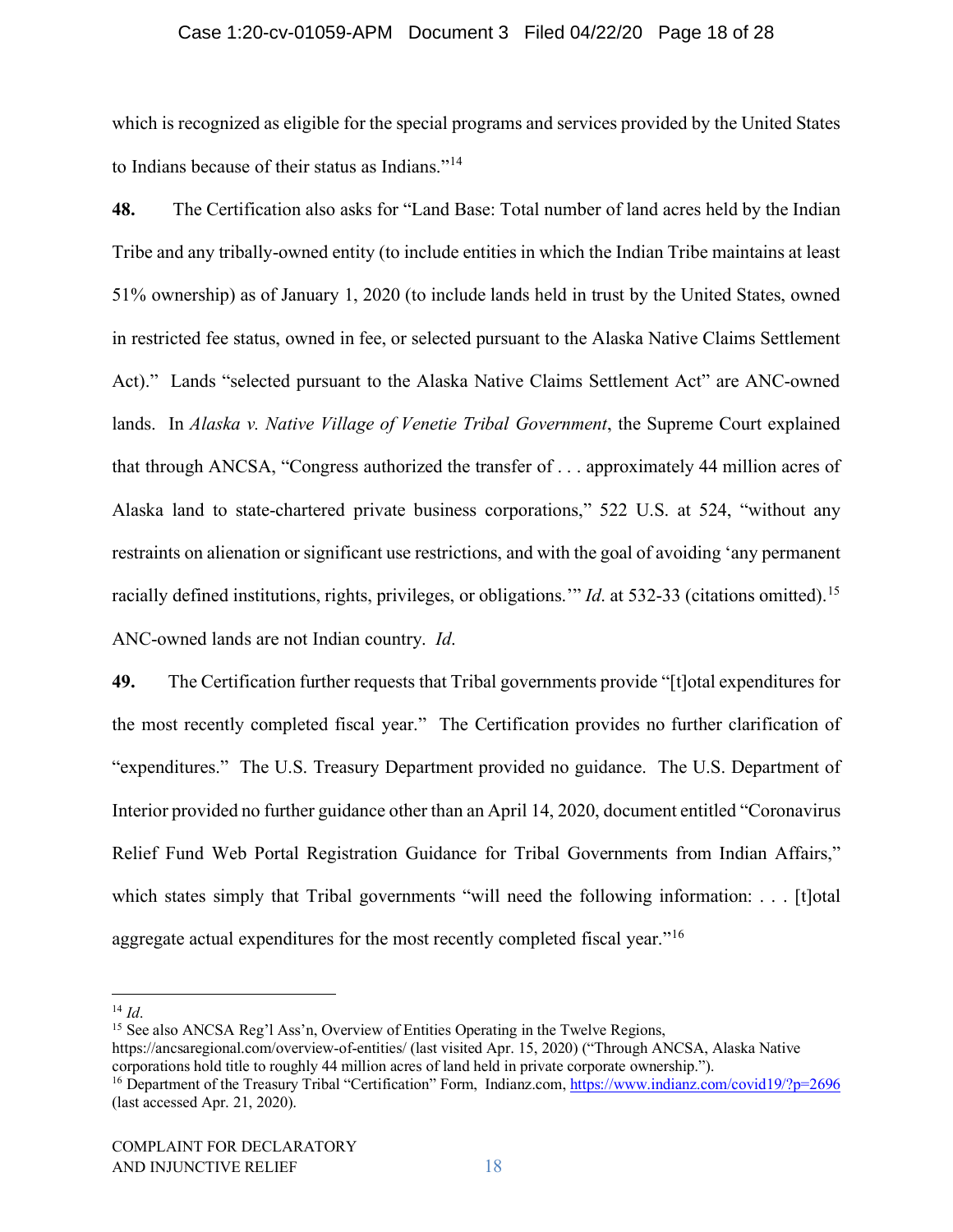#### Case 1:20-cv-01059-APM Document 3 Filed 04/22/20 Page 19 of 28

**50.** The Treasury website provides that "Governments eligible for payments must provide payment information and required supporting documentation through the electronic [Certification] form accessible below. To ensure payments are made within the 30 day period specified by the CARES Act, governments must submit completed payment materials not later than 11:59 p.m. EDT on April 17, 2020. Eligible local and Tribal governments that do not provide required information—and in the case of a local government, the required certification—by 11:59 p.m. EDT on April 17, 2020, may not receive any payment from the Fund."[17](#page-18-0) According to the website of the U.S. Department of the Interior, Indian Affairs, payments will be paid no later than April 24, 2020, once the recipient has registered through the web portal.<sup>[18](#page-18-1)</sup>

**51.** On or about Friday, April 17, 2020, a spreadsheet apparently generated by a government employee with access to materials submitted via the portal was leaked to the public. The spreadsheet contains the specific data that the Defendant requested in the Certification, sensitive financial, and demographic data. The release of this critical data constitutes a serious breach of the Defendant's trust responsibility to the subject Tribes and their people and has the potential to jeopardize these vulnerable Tribes' security and livelihood. The spreadsheet demonstrates, however, that all 12 Alaska regional ANCs and numerous village ANCs apparently have submitted requests for Title V Coronavirus relief funds. Each regional and village ANC has claimed eligibility for Coronavirus relief funds based on population, land base, employees, and expenditures.

**52.** By way of example, the Arctic Slope Regional Corporation, which encompasses Barrow

<span id="page-18-0"></span> $17 \text{ U.S.}$  Dep't of the Treasury, The CARES Act Provides Assistance for State and Local Governments, https://home.treasury.gov/policy-issues/cares/state-and-local-governments (last visited Apr. 16, 2020).

<span id="page-18-1"></span><sup>&</sup>lt;sup>18</sup> Indian Affairs, U.S. Dep't of the Interior, Indian Affairs to Assist Tribes Eligible to Receive Funding from Treasury Under the Coronavirus Relief Fund (Apr. 14, 2020), https://www.bia.gov/as-ia/opa/online-pressrelease/indian-affairs-assist-tribes-eligible-receive-funding-treasury-under.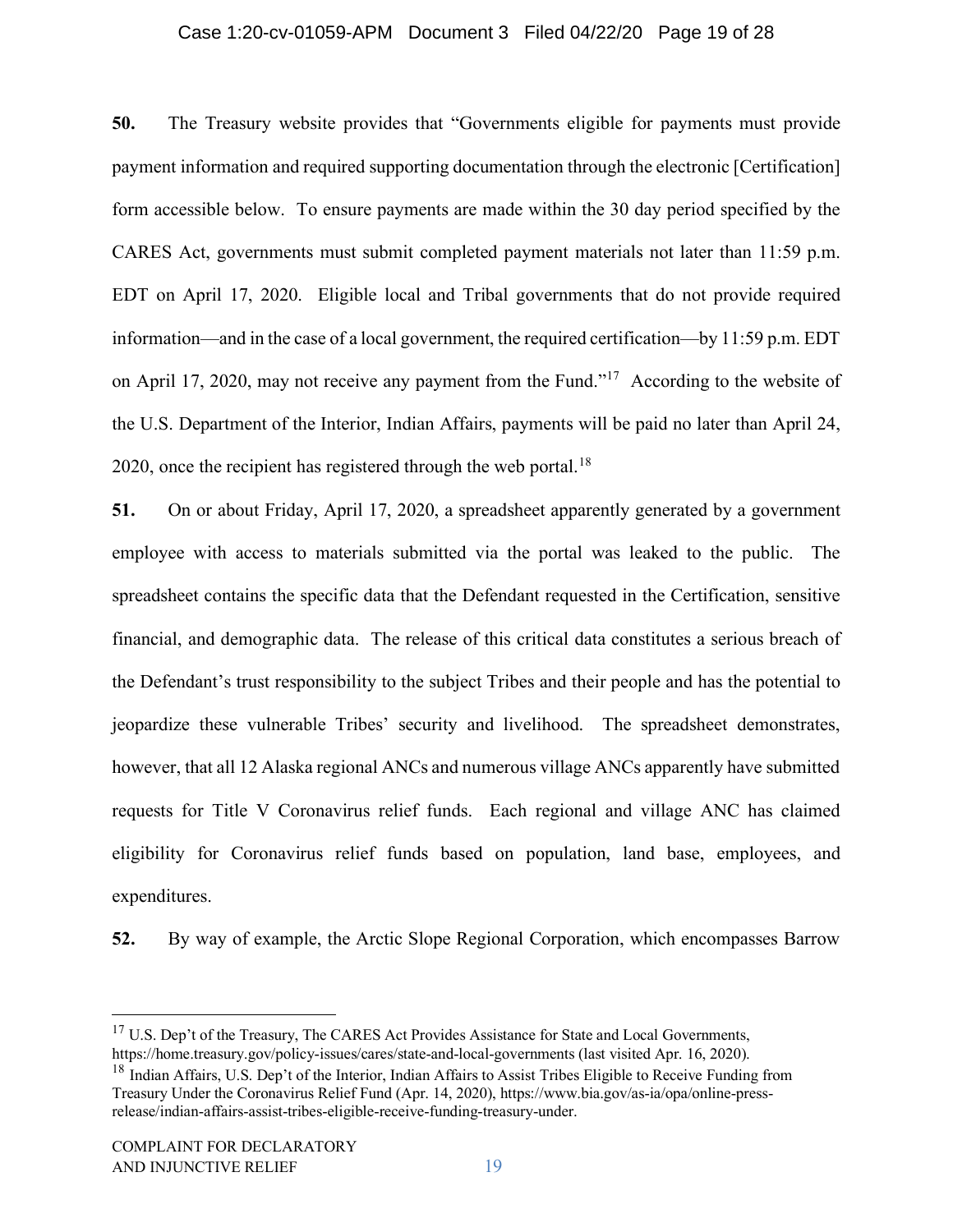#### Case 1:20-cv-01059-APM Document 3 Filed 04/22/20 Page 20 of 28

and Point Hope, Alaska, claimed 13,021 members, 4,094,101 acres of the land base, 12,146 employees, and reported \$3,706,885,000.00 in total expenditures for the last fiscal year.

**53.** By contrast, the Cheyenne River Sioux Tribe has roughly 22,000 members, 2.8million acres, nearly 900 employees, and approximately \$112,000,000 in total expenditures for the last fiscal year, and the Rosebud Sioux Tribe has roughly 35,600 members, 1.26 million acres, 800 employees, and similar total expenditures.

**54.** Defendant's designation of ANCs as Tribal governments for purposes of allocating and distributing Title V Coronavirus Relief Funds is a final agency action for purposes of judicial review under 5 U.S.C. § 704.

#### **PLAINTIFFS HAVE STANDING TO PURSUE THIS ACTION**

**55.** Defendant's action threatens to harm the Cheyenne River Sioux Tribe and the Rosebud Sioux Tribe. The Tribes submitted their Certifications with all required information to the Secretary to receive funds under Title V. Defendant must distribute these funds by April 26, 2020. **56.** Defendant's illegal allocation of funds to ANCs from the defined, limited pool of Title V Coronavirus Relief Funds reserved to Tribal governments necessarily will require the Defendant to divert those funds from legitimate Tribal governments. The Cheyenne River Sioux Tribe and the Rosebud Sioux Tribe are in dire need of these funds to cover their governmental costs resulting from the increased, necessary expenditures associated with the COVID-19 pandemic. The Tribes already struggle to support basic governmental services. Their most recent budgets did not account for the tremendous financial strain that the pandemic would place on their governmental operations.

**57.** The Cheyenne River Sioux Tribe is currently spending an estimated \$1,000,000 a week in unbudgeted emergency costs in response to the COVID-19 crisis. This estimated expense includes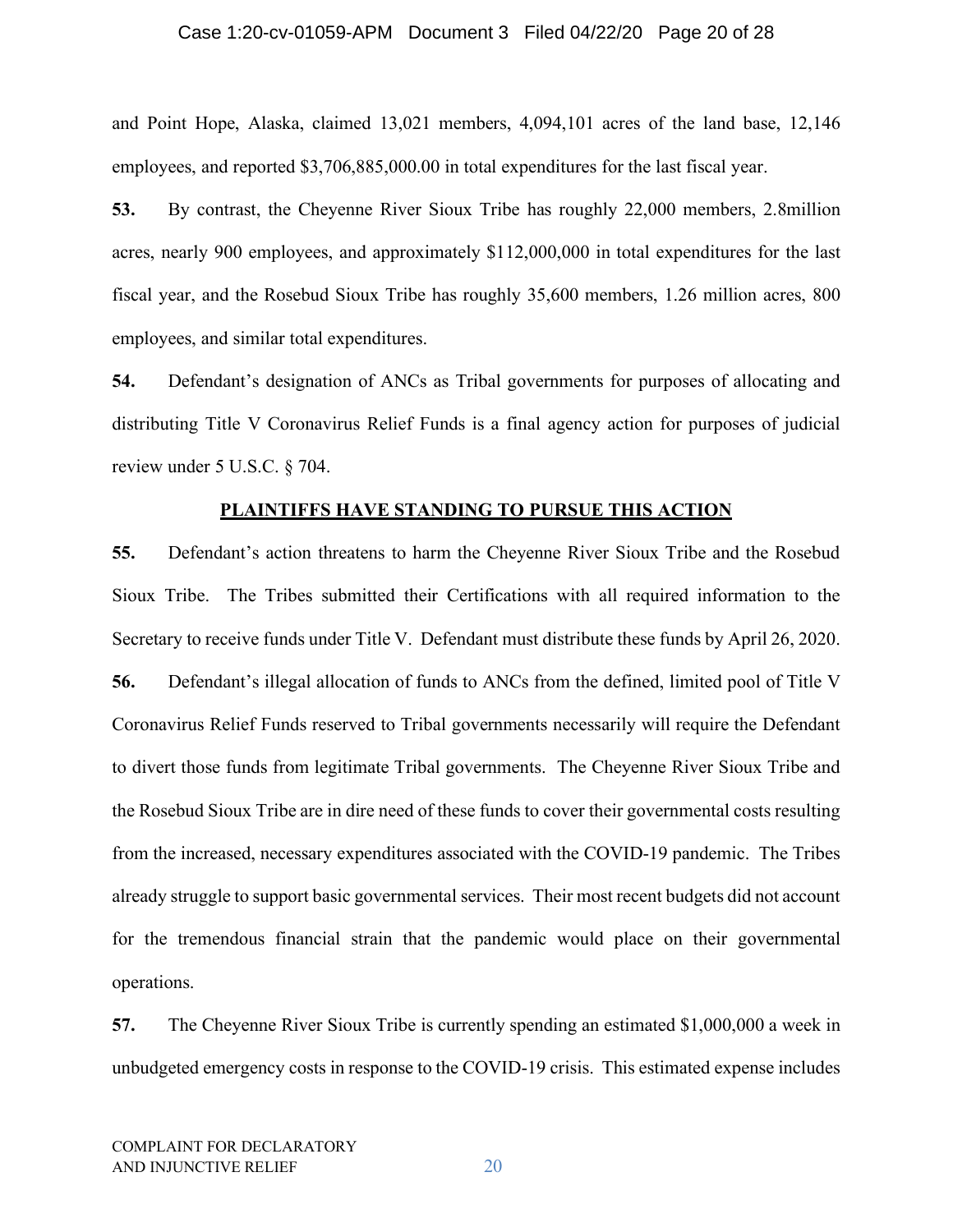#### Case 1:20-cv-01059-APM Document 3 Filed 04/22/20 Page 21 of 28

running the Tribal command center, hiring over 150 deputies to secure the borders, paying overtime for essential employees, procuring PPE, running an emergency food bank, and additional policing, food distribution, sanitation, and medical travel costs. Over two-thirds of that \$1000,000 is just the estimated cost for all new and overtime essential employees, as well as emergency assistance to Tribal members who have lost income.

**58.** The Tribe's members are also experiencing egregious educational, social, economic, agricultural, and human costs because of the pandemic. School closures have made school children more vulnerable to hunger. Some children are unable to complete their work at home because they live in poverty. The Tribe's development projects are on hold, putting millions of dollars in limbo because construction is shut down. The Tribe's Indian Child Welfare Department is currently only able to take the most at-risk children into the Tribe's one shelter. The Family Violence shelter is seeing increased capacity needs. The Tribal judiciary is only hearing emergency cases while the prosecutor is seeing increased arrests.

**59.** The Rosebud Sioux Tribe is similarly situated and faces similar harms and hardships. The Tribe has placed roughly 600 of its roughly 800 employees on administrative leave as it operates only essential governmental functions. The Tribe is facing unbudgeted emergency expenses to procure PPE, establish quarantine facilities, and establish and man checkpoints at the entrances to their Reservation. The Tribe has stopped providing essential transportation services to members, closed its casino—a signification contributor to the Tribe's revenue—and has suspended public wakes and memorials. The Tribe is also assessing the feasibility of establishing an alternative care site, separate from its HIS hospital to continue to provide healthcare to Tribal members.

**60.** The Tribes' necessary pandemic expenditures, alongside the pandemic expenditures of other similarly situated federally recognized Tribal governments, are exactly the costs that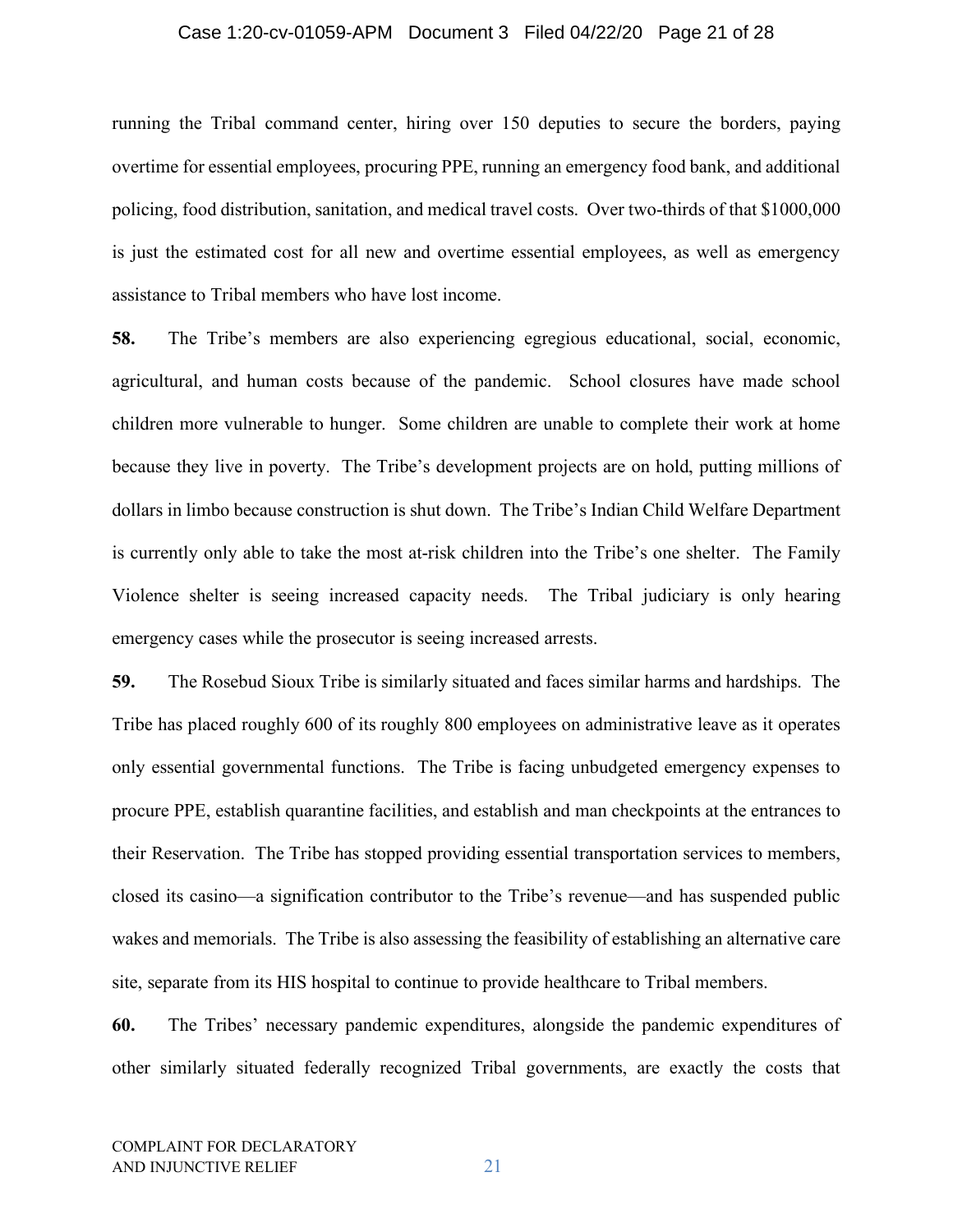#### Case 1:20-cv-01059-APM Document 3 Filed 04/22/20 Page 22 of 28

Congress intended the Coronavirus Relief Funds to cover. Congress did not intend for these funds to be paid to private, for-profit corporations who seek to maximize financial return for their tens of thousands of individual shareholders.

**61.** Two scenarios illustrate the injury caused by the Defendant's designation of ANCs as Tribal governments for purposes of allocating and distributing Title V Coronavirus Relief Funds. Under the first scenario, if the Defendant allocates the \$8,000,000,000 equally among all 574 federally recognized Tribal governments, each Tribal government would receive just under \$14,000,000. Under a second scenario, if the Defendant includes the 237 ANCs, an equal allocation among all 811 entities would reduce that amount to less than \$10,000,000, a difference of more than \$4,000,000 for each of the 574 federally recognized Tribal governments. The Tribes thus would lose approximately 30% of their properly allocated share of Title V funds through the illegal appropriation of those funds to ANCs.

**62.** Under the second scenario, the Defendant may allocate the \$8,000,000,000, taking into consideration the population, land base, employees, and expenditures of the applicant. The data requested by the Certification form indicates that the Secretary is considering this approach. Under this approach, the ANCs will have an outsized impact. Together, the ANCs own approximately 44 million acres of land.<sup>19</sup> These landholdings are equivalent to the total trust land base of all federally recognized Tribal governments in the Lower-48 states combined.<sup>[20](#page-21-1)</sup> The twelve regional ANCs alone have over 138,000 shareholders, employ more than 43,000 people worldwide, and

<span id="page-21-0"></span><sup>&</sup>lt;sup>19</sup> Res. Dev. Council, Alaska Native Corporations, https://www.akrdc.org/alaska-native-corporations (last visited Apr. 15, 2020).

<span id="page-21-1"></span><sup>&</sup>lt;sup>20</sup> Office of the Special Tr. for American Indians, U.S. Dep't of the Interior, OST Statistics and Facts, https://www.doi.gov/ost/about\_us/Statistics-and-Facts (last visited Apr. 15, 2020) ("The Indian trust consists of 55 million surface acres and 57 million acres of subsurface minerals estates held in trust by the United States for American Indians, Indian tribes and Alaska Natives. Over 11 million acres belong to individual Indians and nearly 44 million acres are held in trust for Indian tribes.").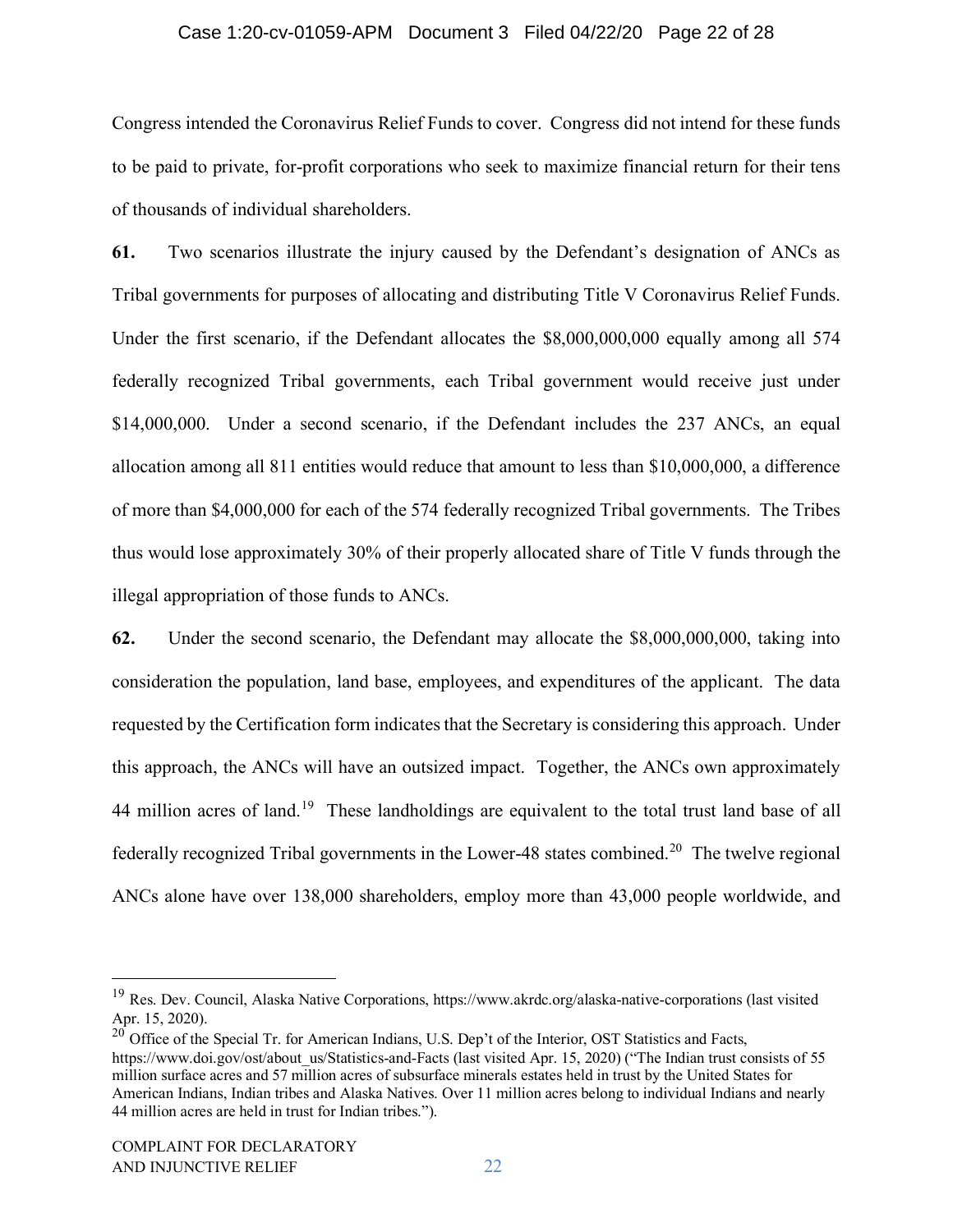#### Case 1:20-cv-01059-APM Document 3 Filed 04/22/20 Page 23 of 28

generated more than \$10.5 billion in revenues in 2018.[21](#page-22-0) Under any formula that considers ANCs' corporate shareholders, land base, employees, and expenditures, the relief funds available to federally recognized Tribal governments, including Cheyenne River Sioux Tribe and Rosebud Sioux Tribe, will be vastly reduced, given their comparatively minuscule populations, land base, and economic size. Furthermore, the utter lack of any formula or guidance as to how the Defendant intends to use the four requested data points suggests that the Defendant and other political appointees will exercise broad discretion to allocate funds. Considering the existing concerns about the impartiality of current government officials in charge of Tribal coronavirus relief funds,  $22$ poor tribes like the Cheyenne River Sioux Tribe and Rosebud Sioux Tribe that lack big money and significant political connections could be at a serious disadvantage.

**63.** Under either scenario, because many corporate shareholders are tribal members, some entities in Alaska would effectively "double-dip" (in some cases "triple-dip") from the limited pool of funds, with the same community receiving duplicative or triplicate funding—funding allotted to the actual tribal government that is incurring actual COVID-19 related expenses, the village ANC for that community, and the regional ANC for that region.

**64.** On the other hand, if the Secretary properly allocates and distributes Title V funds directly to federally recognized Tribal governments only, Alaska Native Tribes may use their funds to determine the most effective way to meet the needs of their communities, consistent with the other requirements of the CARES Act.

<span id="page-22-0"></span><sup>&</sup>lt;sup>21</sup> See Res. Dev. Council, Alaska Native Corporations, https://www.akrdc.org/alaska-native-corporations (last visited Apr. 15, 2020).

<span id="page-22-1"></span><sup>&</sup>lt;sup>22</sup> Jayson O,Neill, Trump's Former Oil Lobby Team Divert Tribal COVID-19 Funds to Big Oil, https://westernvaluesproject.org/trumps-former-oil-lobby-team-divert-tribal-covid-19-funds-to-big-oil/, (Last Visited Apr. 16, 2020)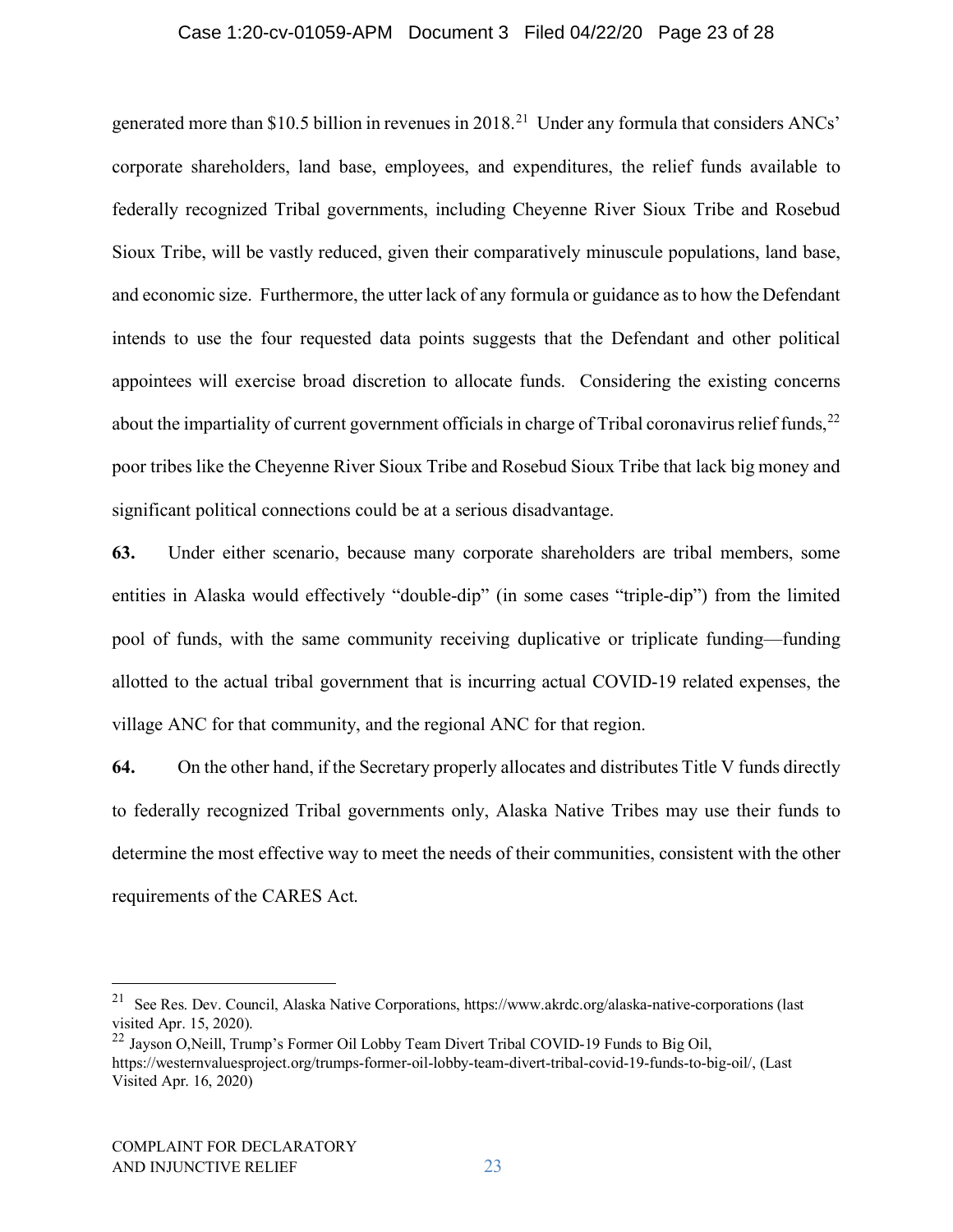#### Case 1:20-cv-01059-APM Document 3 Filed 04/22/20 Page 24 of 28

**65.** This Court can redress Plaintiffs' injuries caused by Defendant by awarding declaratory and injunctive relief enjoining Defendant not to treat ANCs as Tribal governments for purposes of allocating and distributing Title V Coronavirus Relief Funds, and enjoining the Secretary to allocate and disburse all \$8,000,000,000 reserved by Congress under Title V to federally recognized Tribal governments, exclusive of ANCs, according to a reasonable formula consistent with the CARES Act.

#### **COUNT I**

#### **(Declaratory and Injunctive Relief under 5 U.S.C. § 706 and 28 U.S.C. §§ 2201-2202)**

**66.** Plaintiffs restate, reallege, and incorporate by reference all preceding paragraphs and allegations.

**67.** The APA authorizes judicial review of federal agency actions. 5 U.S.C. § 702.

**68.** The APA provides that the reviewing Court shall hold unlawful and set aside agency action, findings, and conclusions found to be arbitrary, capricious, an abuse of discretion, or otherwise not in accordance with law. 5 U.S.C.  $\S 706(2)(A)$ . It further provides that a reviewing Court shall hold unlawful and set aside agency action, findings, and conclusions found to be in excess of statutory jurisdiction, authority, or limitations, or short of a statutory right. 5 U.S.C. § 706(2)(C).

**69.** Under Title V of the CARES Act, ANCs, that are Alaska Native regional corporations and village corporations established under ANCSA, do not meet the statutory definition of "Tribal government" because they do not have a "recognized governing body."

**70.** By designating ANCs as Tribal governments for purposes of allocating and distributing Title V Coronavirus Relief Funds, the Secretary has acted in a manner that is arbitrary, capricious,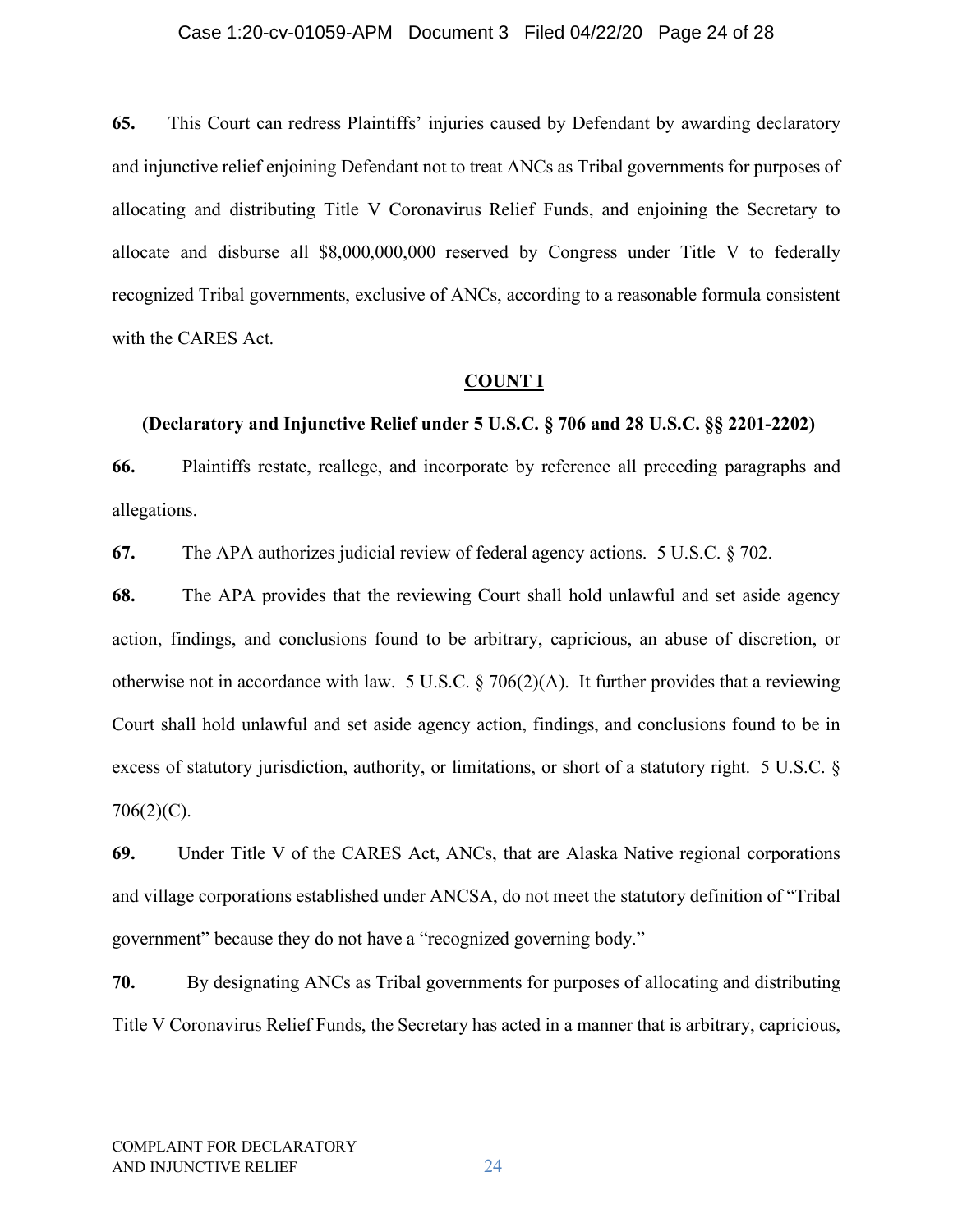#### Case 1:20-cv-01059-APM Document 3 Filed 04/22/20 Page 25 of 28

an abuse of discretion, and not in accordance with the law, in violation of the CARES Act and the APA, 5 U.S.C. §§ 701-706. Plaintiffs are entitled to an order declaring the same.

**71.** By designating ANCs as Tribal governments for purposes of allocating and distributing Title V Coronavirus Relief Funds, the Secretary has acted in a manner that is in excess of statutory jurisdiction, authority, or limitations, or short of statutory right, in violation of the CARES Act and the APA, 5 U.S.C. §§ 701-706. Plaintiffs are entitled to an order declaring the same.

**72.** Plaintiffs are entitled to a preliminary and permanent injunction enjoining the Secretary not to designate or otherwise treat ANCs as Tribal governments for purposes of allocating and distributing Title V Coronavirus Relief Funds, and enjoining the Secretary to allocate and disburse all \$8,000,000,000 reserved by Congress to federally recognized Tribal governments, exclusive of ANCs, according to a reasonable formula consistent with the CARES Act.

#### **PRAYER FOR RELIEF**

WHEREFORE, Plaintiffs respectfully request that this Court:

**73.** Enter a declaratory judgment pursuant to 28 U.S.C. § 2201 in favor of Plaintiffs that Defendant's designation of ANCs, that is, Alaska Native regional corporations and village corporations established under ANCSA, as Tribal governments for purposes of allocating and distributing Title V Coronavirus Relief Funds is arbitrary and capricious, an abuse of discretion, and otherwise not in accordance with law.

**74.** Preliminarily and permanently enjoin Defendant not to designate or otherwise treat Alaska Native regional corporations and village corporations as Tribal governments for purposes of allocating and distributing Title V Coronavirus Relief Funds, and enjoining the Secretary to allocate and disburse all \$8,000,000,000 reserved by Congress to federally recognized Tribal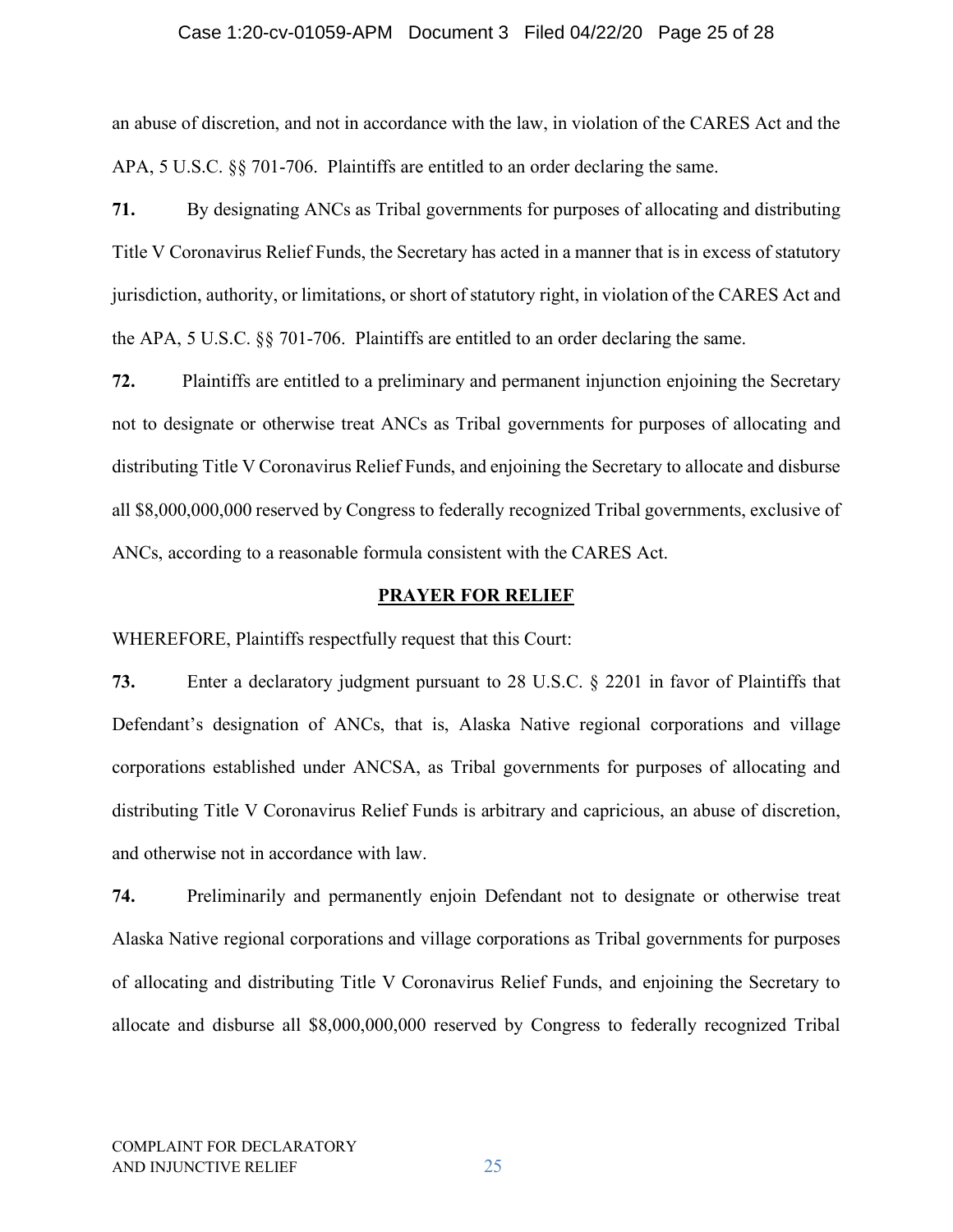## Case 1:20-cv-01059-APM Document 3 Filed 04/22/20 Page 26 of 28

governments, exclusive of Alaska Native regional corporations and village corporations, according

to a reasonable formula consistent with the CARES Act.

**75.** Award Plaintiffs their reasonable attorney's fees, costs, and such other relief as the Court deems just and appropriate.

**76.** Grant other such relief as the Court deems just and proper.

Dated: April 22, 2020

Respectfully submitted,

/s/ Nicole E. Ducheneaux Nicole E. Ducheneaux (DC Bar No. NE001) BIG FIRE LAW & POLICY GROUP LLP 1404 South Fort Crook Road Bellevue, NE 68005 Telephone: (531) 466-8725 Facsimile: (531) 466-8792 Email: [nducheneaux@bigfirelaw.com](mailto:nducheneaux@bigfirelaw.com)

*Counsel for the Cheyenne River Sioux Tribe*

/s/ Natalie A. Landreth /s/ Wesley James Furlong Natalie A. Landreth (D.D.C. Bar No. AK0001) Erin C. Dougherty Lynch, *pro hac vice pending* Matthew N. Newman, *pro hac vice pending* Wesley James Furlong (D.D.C. Bar No. AK0003) Megan R Condon, *pro hac vice pending* NATIVE AMERICAN RIGHTS FUND 745 West 4th Avenue, Suite 502 Anchorage, AK 99501 Telephone: (907) 276-2466 Facsimile: (907) 276-2466 Email: landreth@narf.org dougherty@narf.org mnewman@narf.org wfurlong@narf.org mcondon@narf.org

*Counsel for Rosebud Sioux Tribe*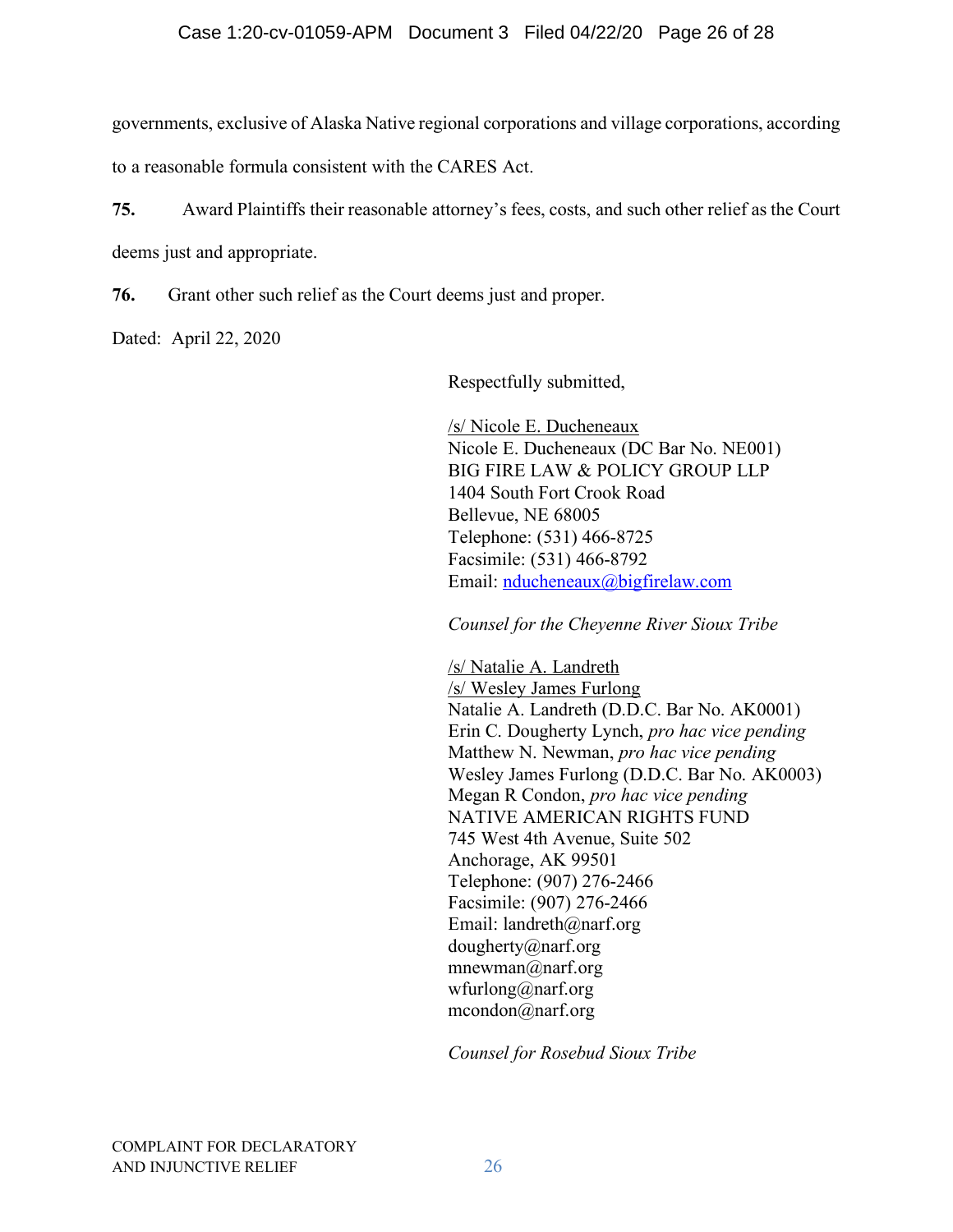/s/ Jennifer Bear Eagle Jennifer Bear Eagle, *pro hac vice pending* OGLALA SIOUX TRIBE LEGAL DEPARTMENT P.O. Box 1204 Pine Ridge, SD 57770 Telephone: (605) 867-2138 Facsimile: (605) 867-2140 Email: [JenniferBE@ostlegal.org](mailto:JenniferBE@ostlegal.org)

*Counsel for Oglala Sioux Tribe*